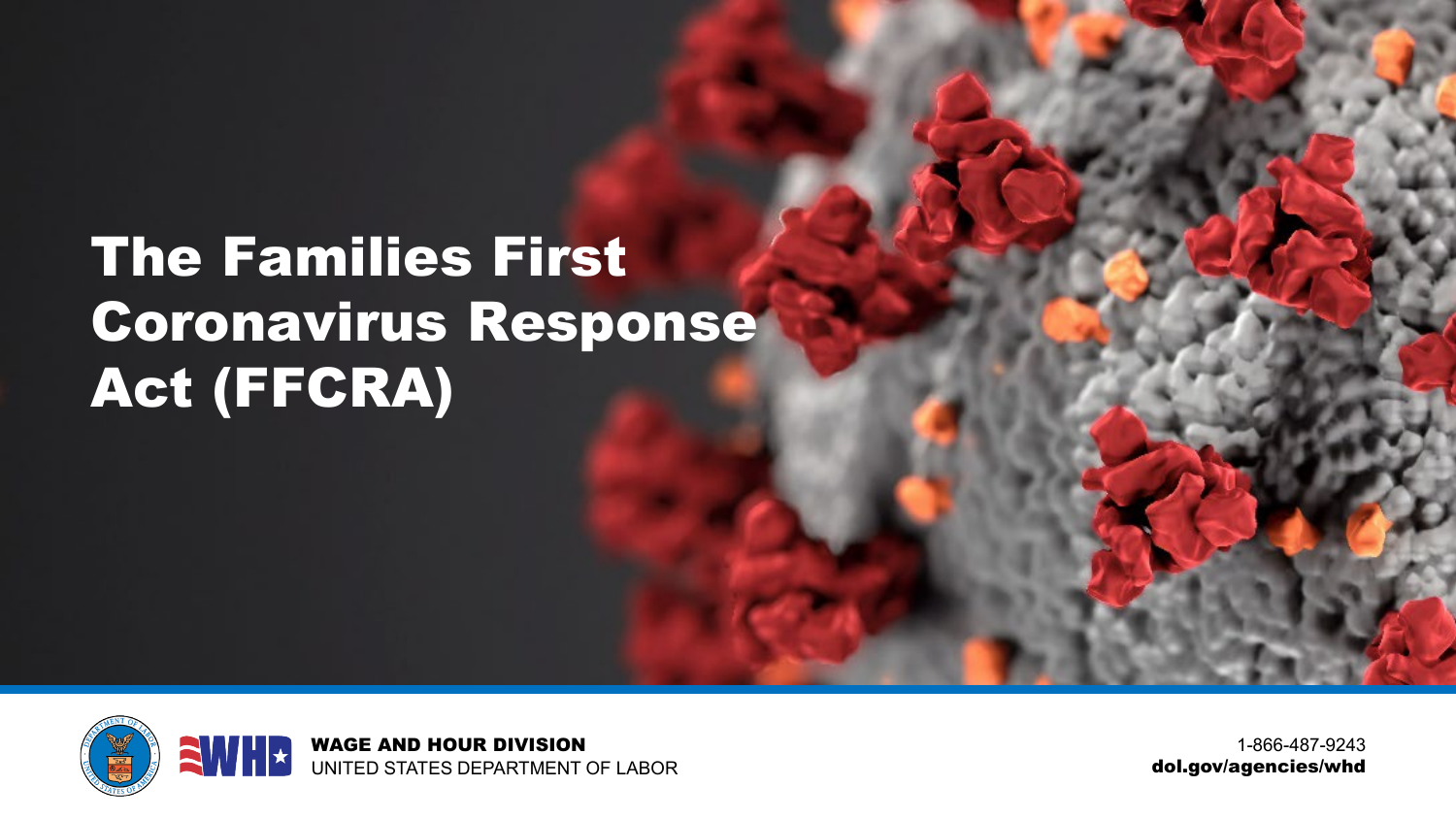

- The presentation is intended as general information only and does not carry the force of legal opinion.
- The Department of Labor is providing this information as a public service. This information and related materials are presented to give the public access to information on Department of Labor programs. You should be aware that while we try to keep the information timely and accurate, there will often be a delay between official publications of the materials and the modification of these pages. Therefore, we make no express or implied guarantees. The *Federal Register* and the *Code of Federal Regulations* remain the official sources for regulatory information published by the Department of Labor. We will make every effort to keep this information current and to correct errors brought to our attention.



1-866-487-9243 dol.gov/agencies/whd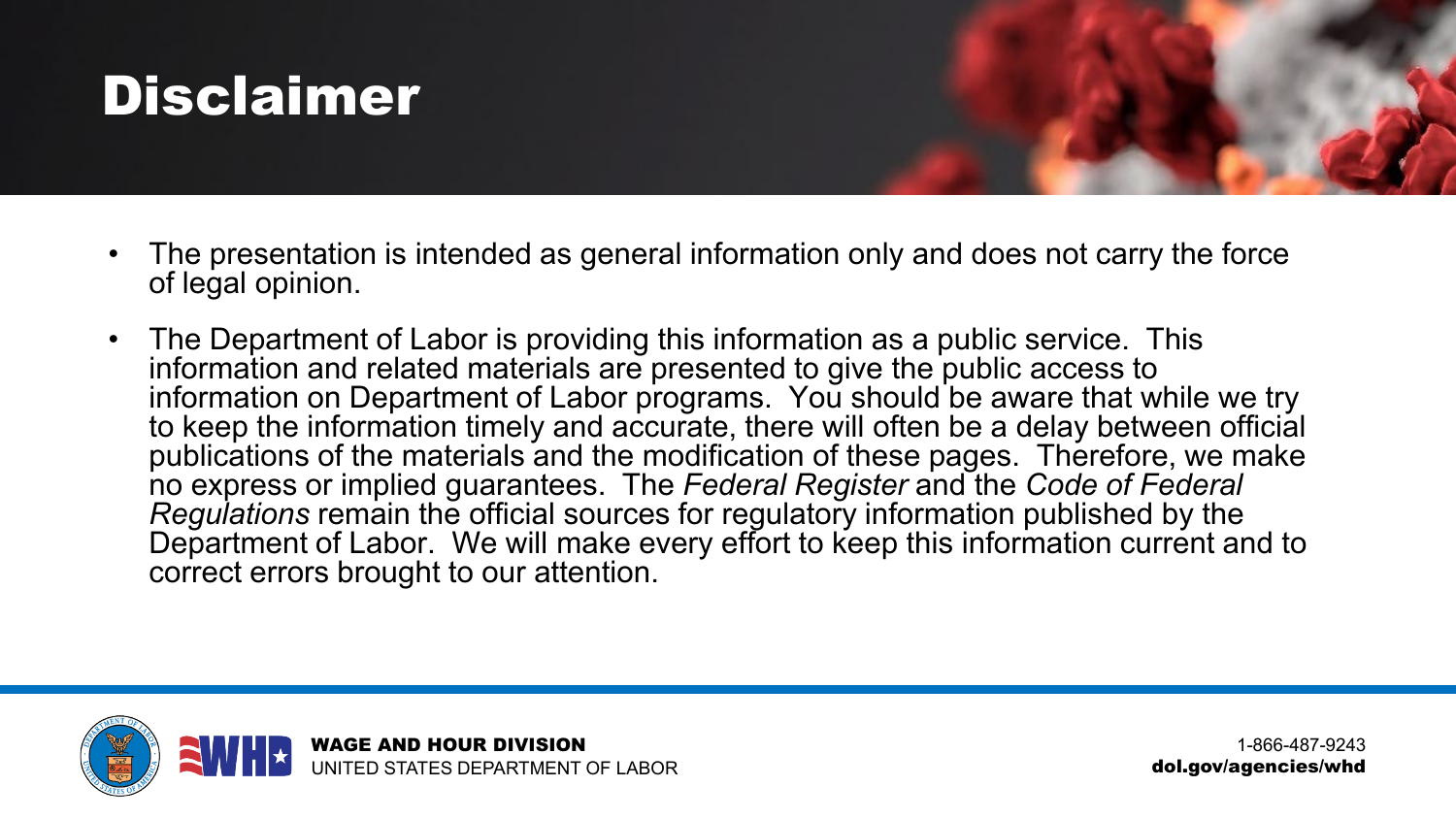# Family First Coronavirus Response Act (FFCRA)

- Signed into law **March 18, 2020**
	- Emergency Paid Sick Leave Act (EPSLA)
	- Emergency Family and Medical Leave Expansion Act (EFMLEA)
- Effective **April 1, 2020**
- Expires **December 31, 2020**
- Enforced by the U.S. Department of Labor Wage and Hour Division (WHD)

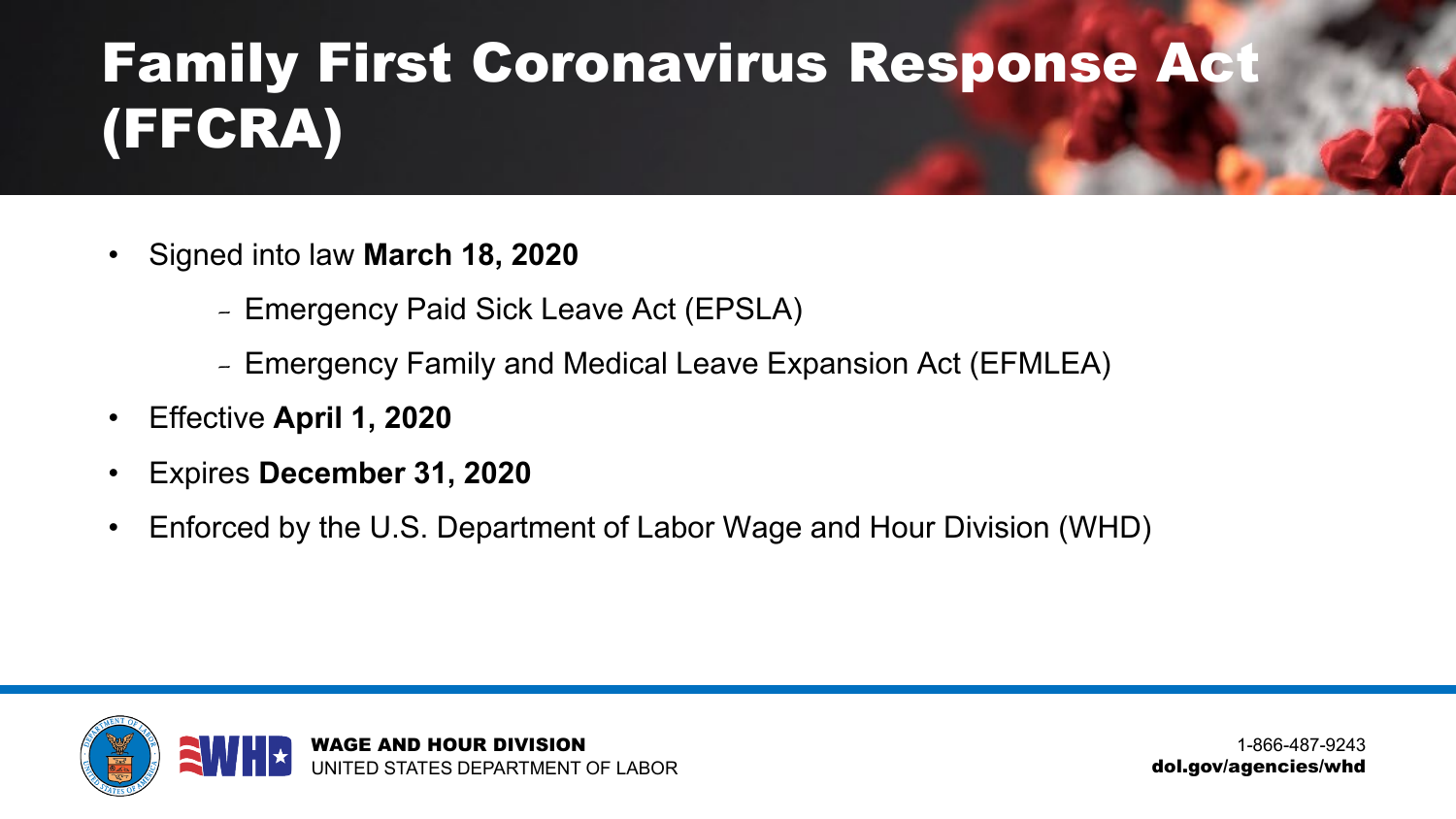## FFCRA Requirements

- Coverage
- Employee Eligibility
- Qualifying Reasons for Leave
- Number of Weeks and Hours of Leave Available
- Calculation of Pay

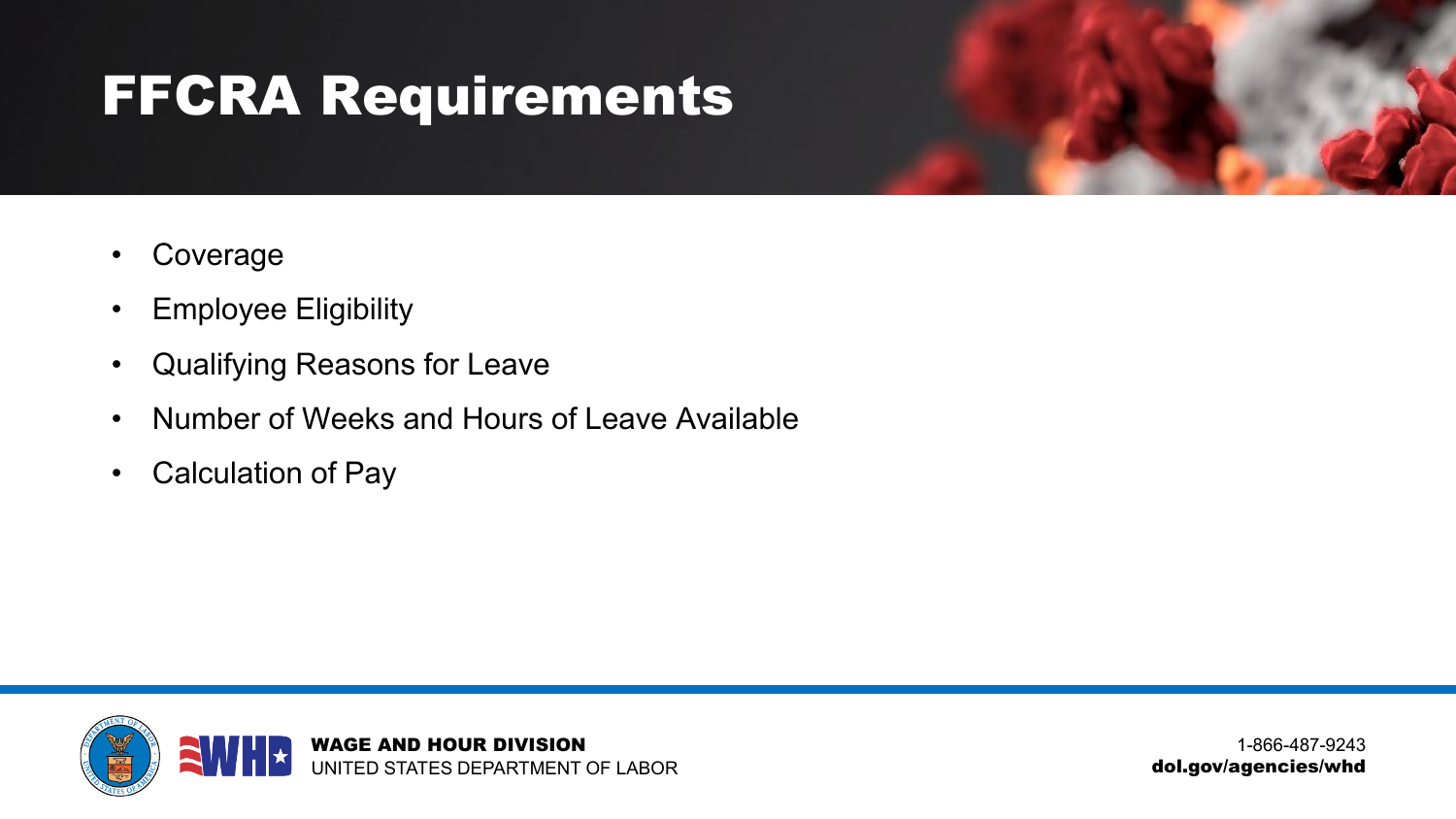## FFCRA–Employer Coverage

- Private Sector
	- Employers of fewer than 500 employees
	- Including not for profit employers
- Public Agencies
	- Regardless of the number of employees they employ

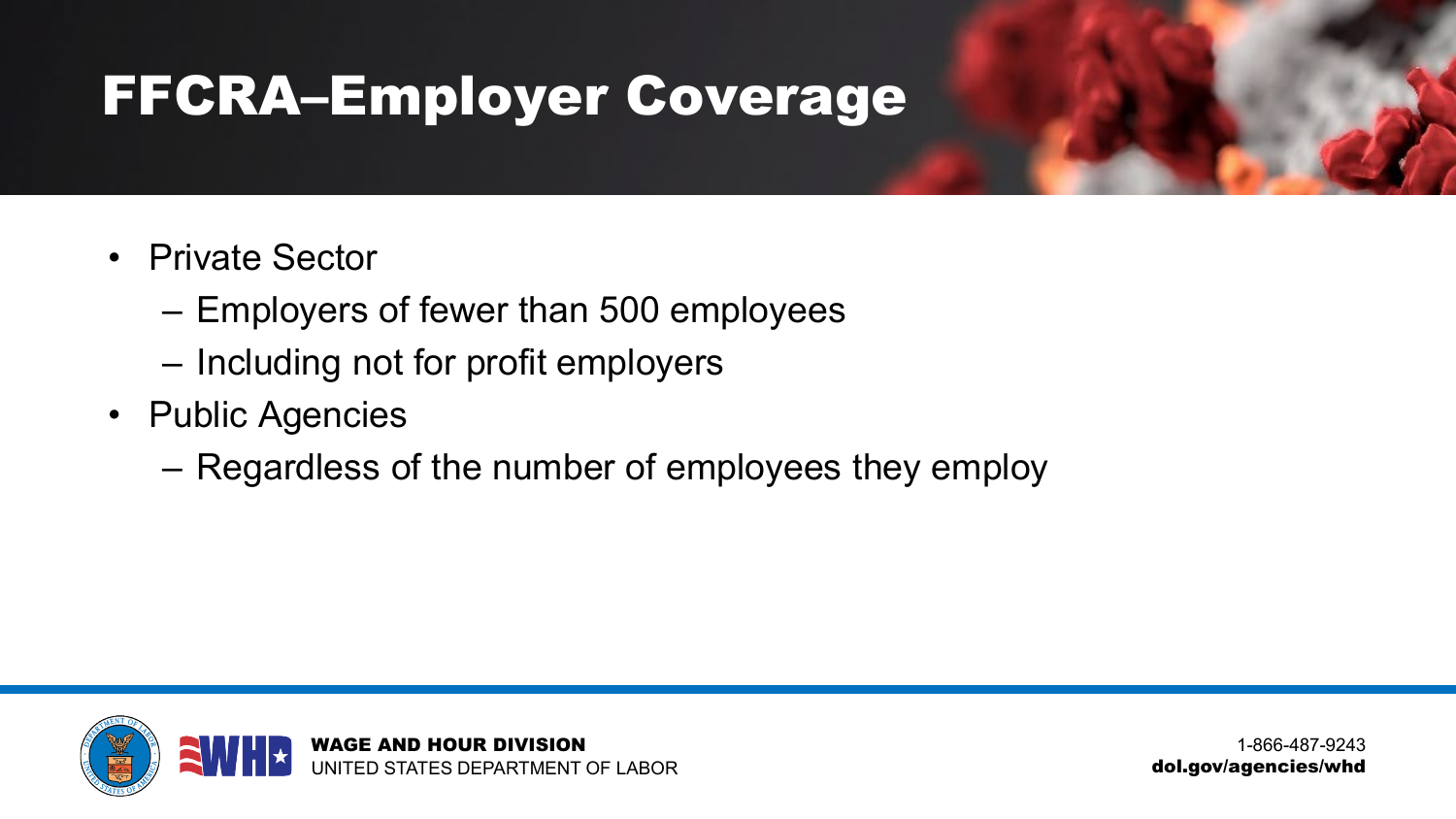# FFCRA–Counting Employees

- Employer does not count employees working outside the U.S., U.S. territories, or D.C.
- Full-time AND part-time employees are counted
- Employees who are working and on leave are counted
- Temporary employees who are jointly employed are counted
- Day laborers supplied by a temporary agency are counted
- Count is made when employee leave is initiated

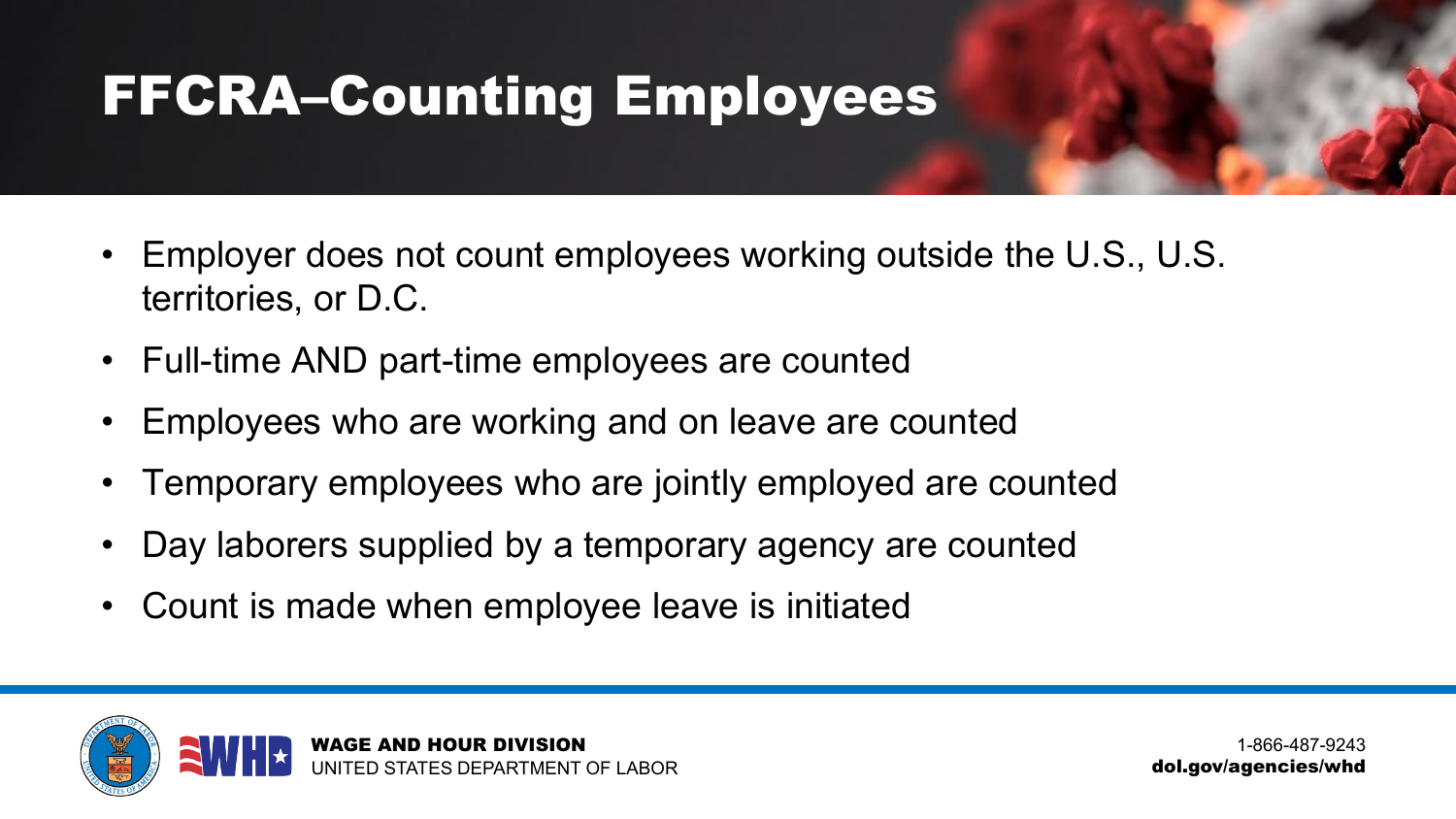## FFCRA–Qualifying Reasons for Leave

An employee is entitled to take leave if the employee is unable to work or telework because the employee:

- Is subject to a federal, state, or local quarantine or isolation order related to COVID-19,
- Has been advised by a health care provider to self-quarantine related to COVID-19,
- Is experiencing COVID-19 symptoms and is seeking a medical diagnosis,

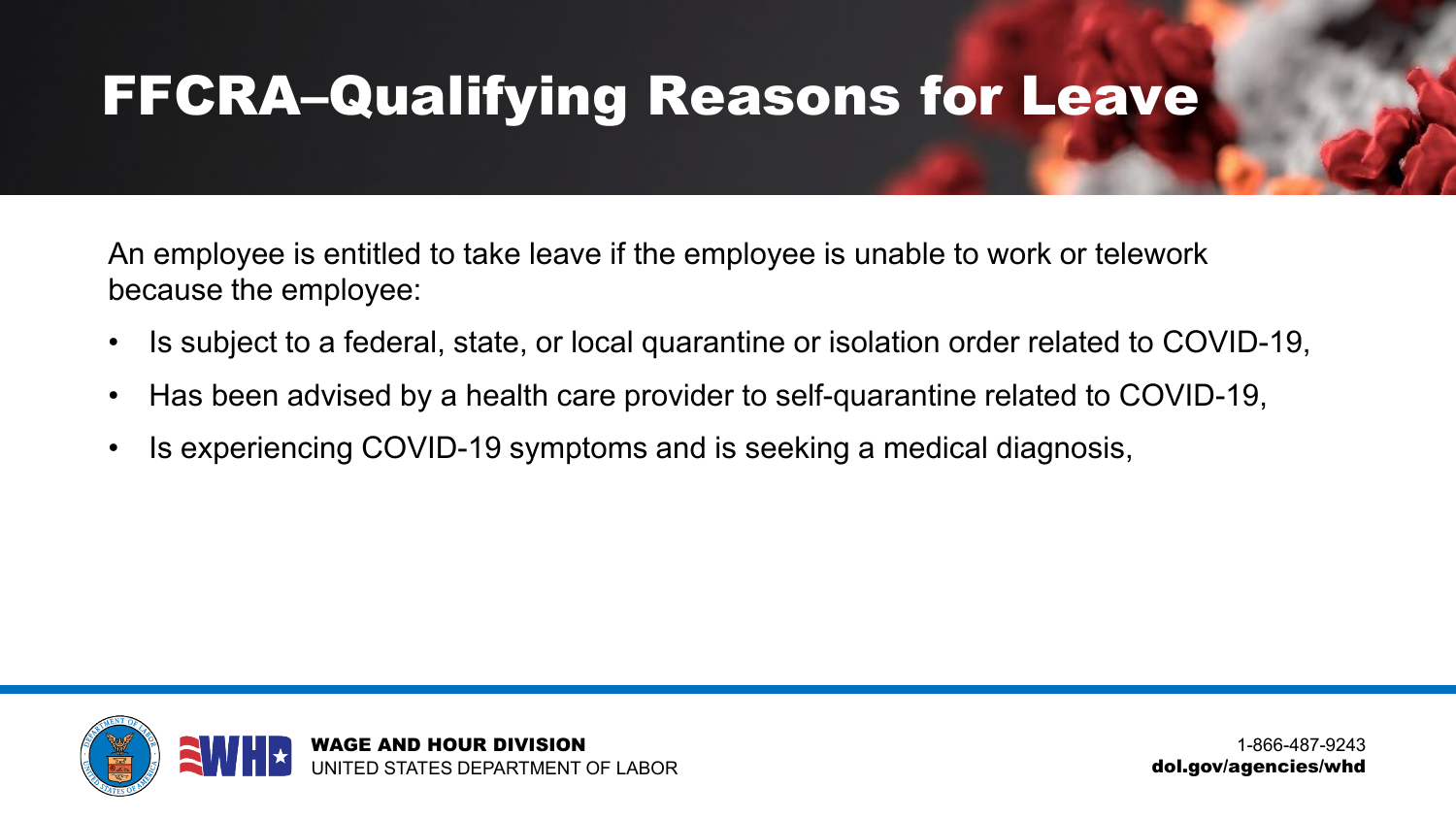# FFCRA–Qualifying Reasons for Leave *(Continued)*

*(Continued)* An employee is entitled to take leave if the employee is unable to work or telework because the employee:

- Is caring for an individual who is subject to a Federal, State, or local quarantine or isolation order related to COVID-19 or has been advised by a health care provider to self-quarantine related to COVID-19,
- Is caring for his or her child whose school or place of care is closed (or child care provider is unavailable) due to COVID-19 related reasons, or
- Is experiencing any other substantially-similar condition specified by the U.S. Department of Health and Human Services

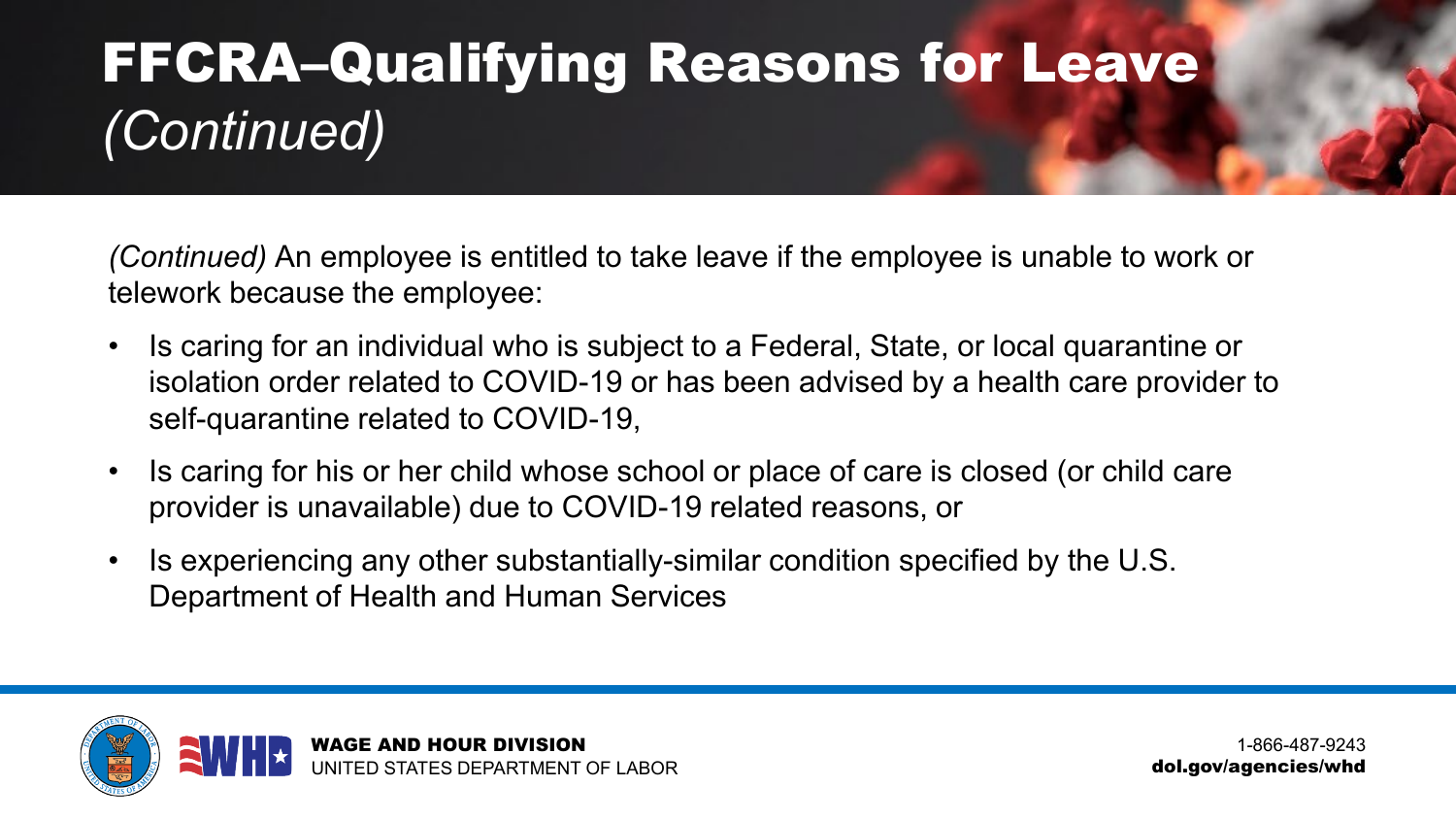### FFCRA–Small Business Exemption

### Applies to:

- Small businesses with fewer than 50 employees, AND
- Employee's leave is to care for his or her child whose school or place of care is closed (or child care provider is unavailable), but only if
- Requirements of the FFCRA jeopardize business viability

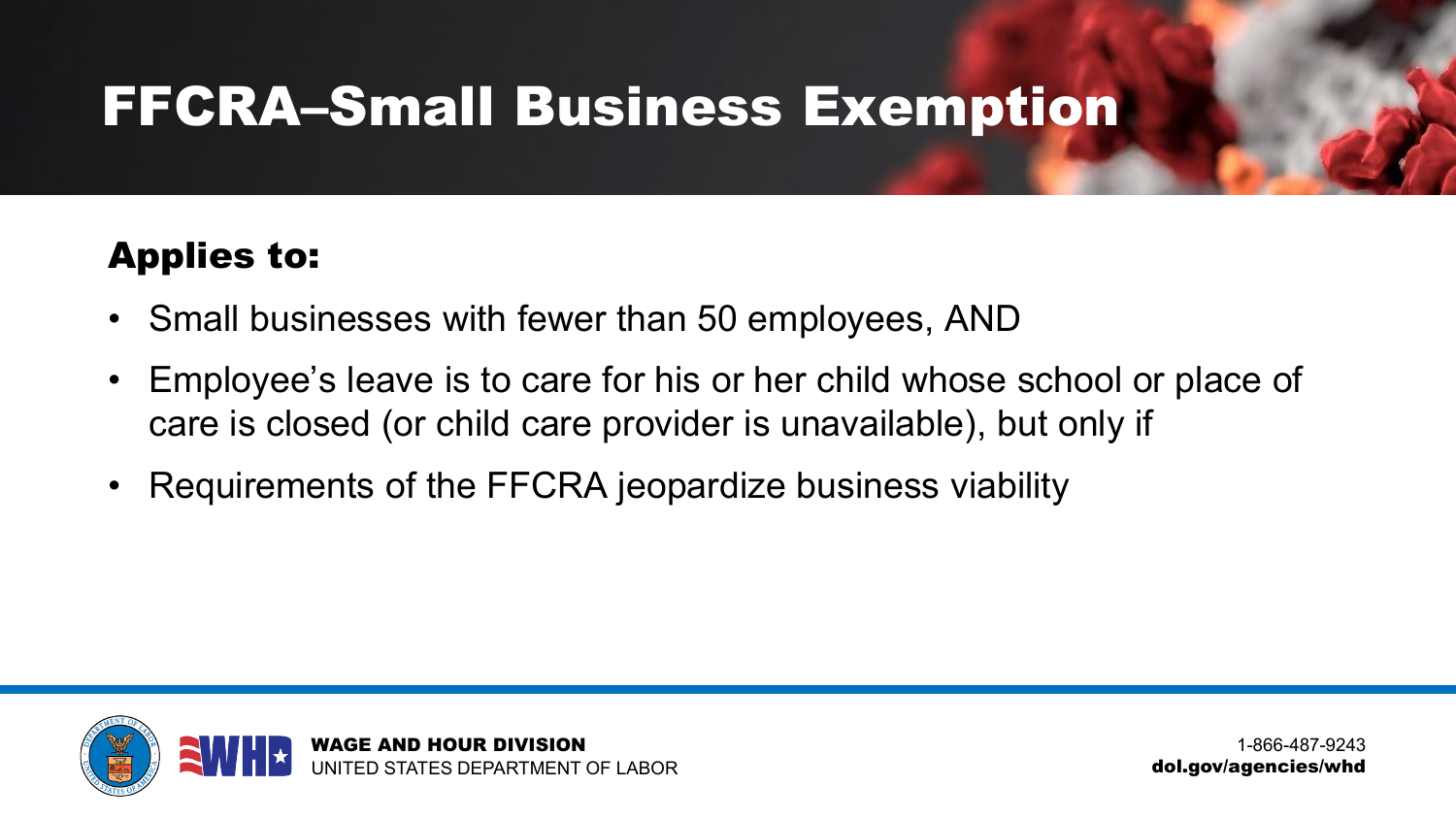# FFCRA–Small Business Exemption: Employer Determines

#### No application process - exemption applies if employer determines:

- Leave would result in expenses and financial obligations exceeding available business revenues and cause the small business to cease operating at a minimal capacity
- Employee's absence would entail a substantial risk to the financial health or operational capabilities of the business because of the employee's specialized skills, knowledge of the business, or responsibilities; OR
- Insufficient employees able, willing, and qualified at time and place needed to perform labor or services provided by the employee, and these labor or services are needed for business to operate at a minimal capacity.

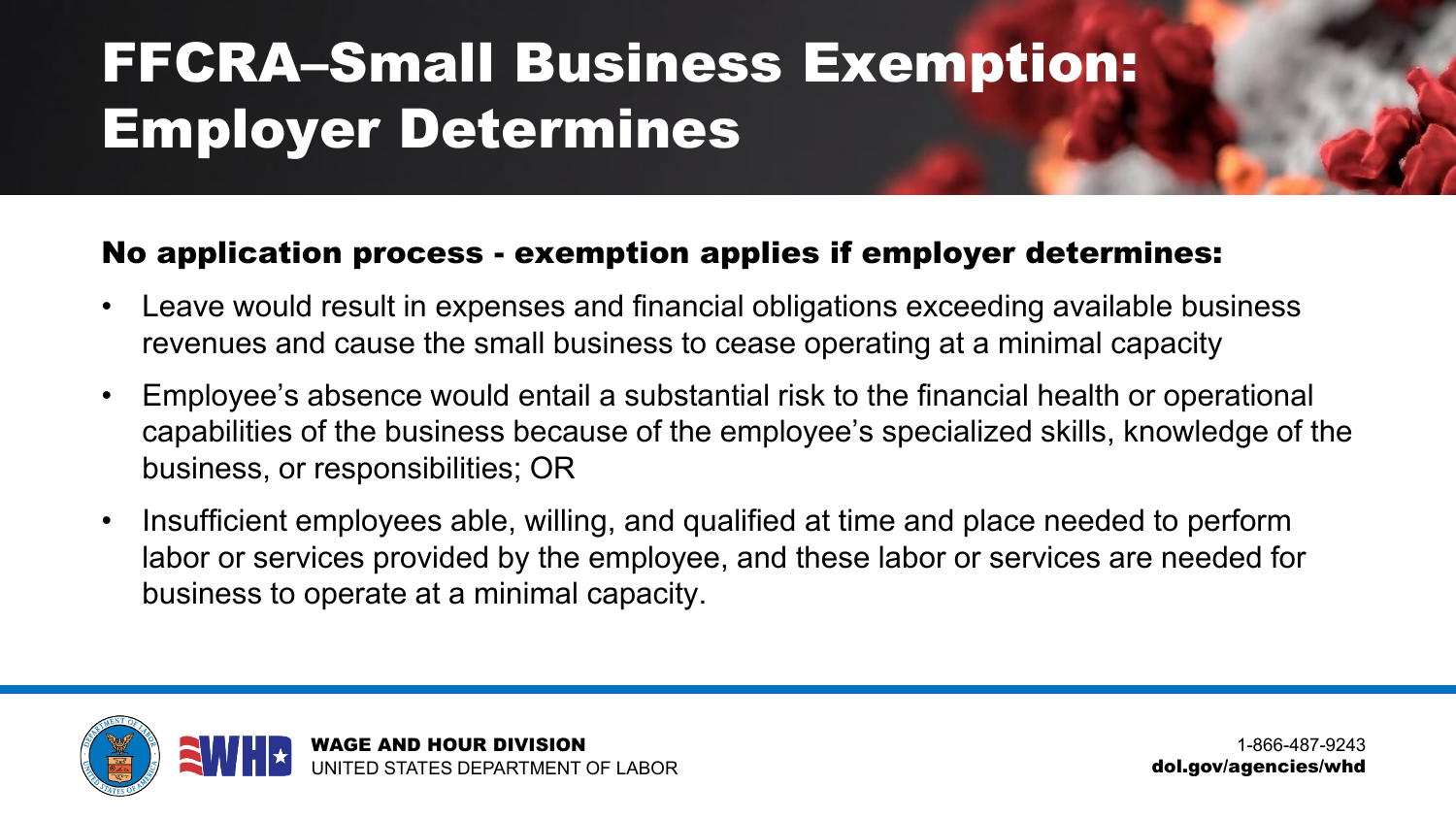# FFCRA–Exclusion of Health Care Providers and Emergency Responders

#### Employers may exclude employees who are either:

- Health Care Providers, or
- Emergency Responders

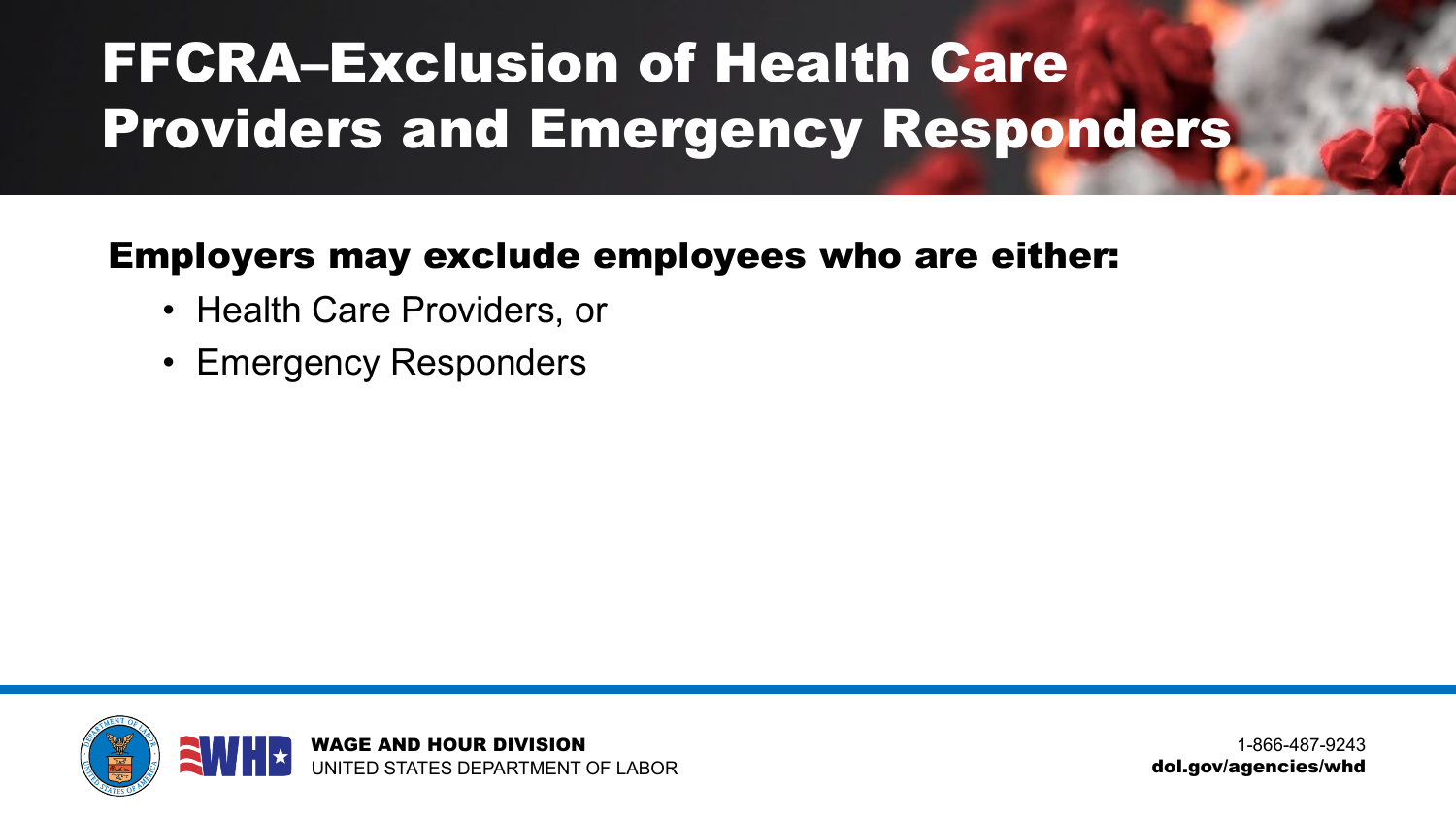### FFCRA–Exclusion of Health Care Providers

#### Health Care Provider is:

Anyone employed at any doctor's office, hospital, health care center, clinic, post-secondary educational institution offering health care instruction, medical school, local health department or agency, nursing facility, retirement facility, nursing home, home health provider, any facility that performs laboratory or medical testing, pharmacy, OR any similar institution, employer, or entity.

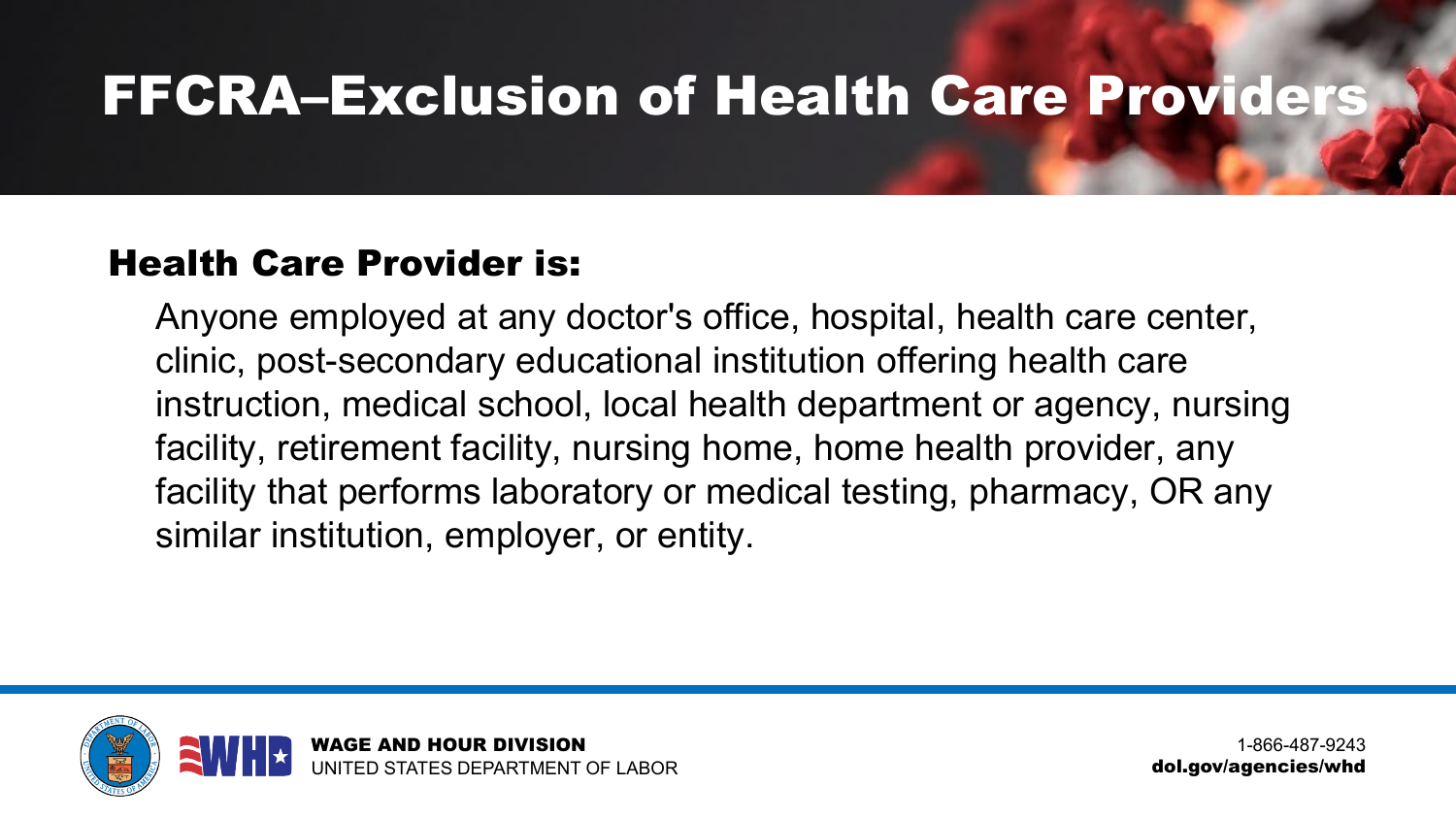# FFCRA–Exclusion of Emergency Responders

#### Emergency Responder is:

- Anyone necessary for transport, care, healthcare, comfort and nutrition of such patients, or others needed for the response to COVID-19.
- Includes military or national guard, law enforcement officers, correctional institution personnel, fire fighters, emergency medical services personnel, physicians, nurses, public health personnel, emergency medical technicians, paramedics, emergency management personnel, 911 operators, public works personnel, and persons with skills or training in operating specialized equipment or other skills needed to provide aid in a declared emergency, as well as individuals who work for such facilities employing these individuals and whose work is necessary to maintain the operation of the facility.

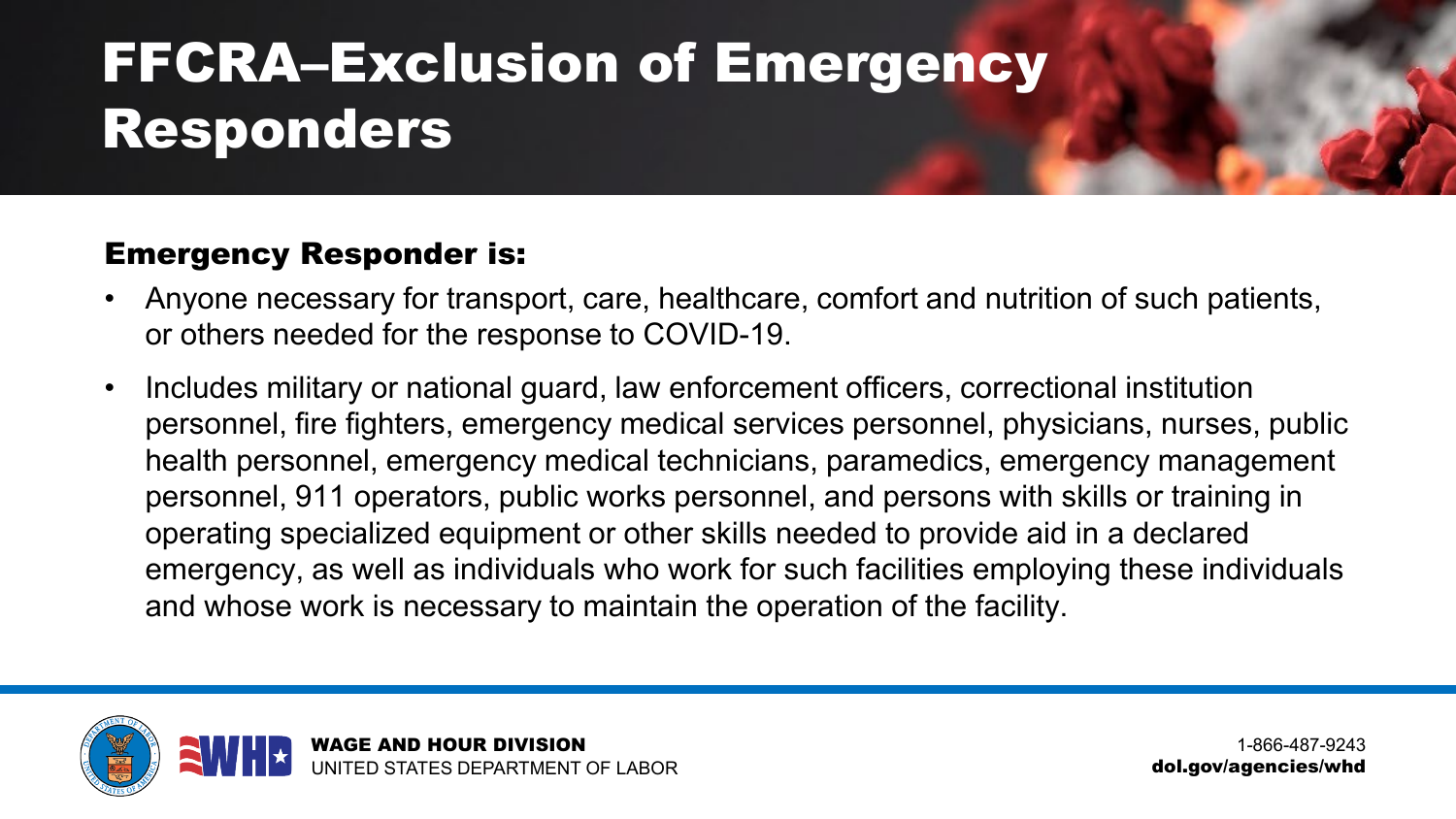### FFCRA–Employer Notice Requirement

- Poster must be conspicuously posted, may be distributed online, posted on employer website, directly mailed or e-mailed to employees
	- Does *not* have to be visible to job applicants
- DOL Spanish and English FFCRA posters available online at **[www.dol.gov/agencies/whd](http://www.dol.gov/agencies/whd)**
	- Translation *not* required

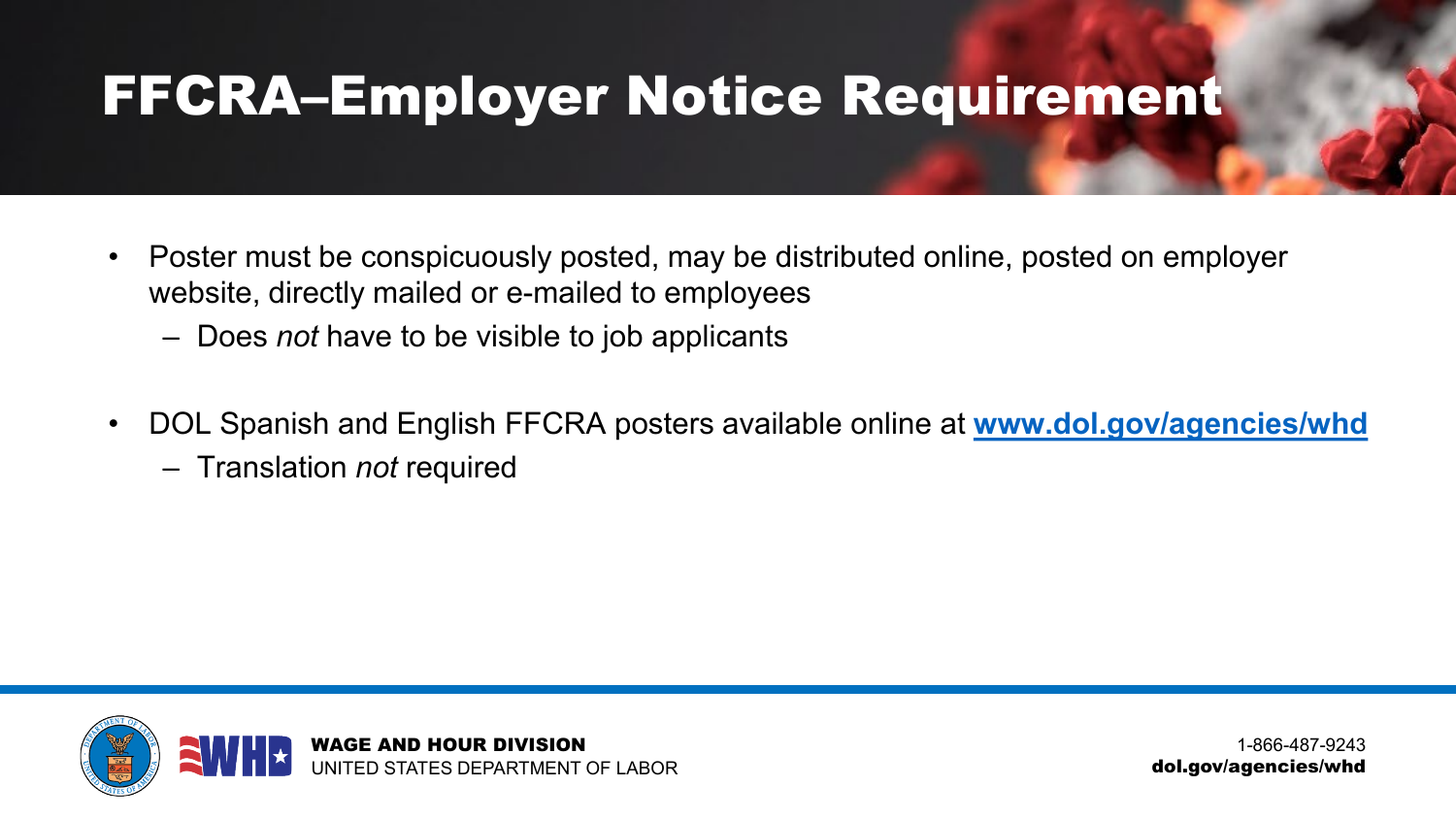## FFCRA–Employee Layoffs

- FFCRA requirements are *not* applicable prior to **April 1, 2020**
- If a business closes after April 1, but before an employee takes leave, FFCRA requirements do not apply except to the days from April 1 to the date employees are laid off
- If a business is open but lays off part of its workforce, employees who are laid off or furloughed are not entitled to leave under the FFCRA

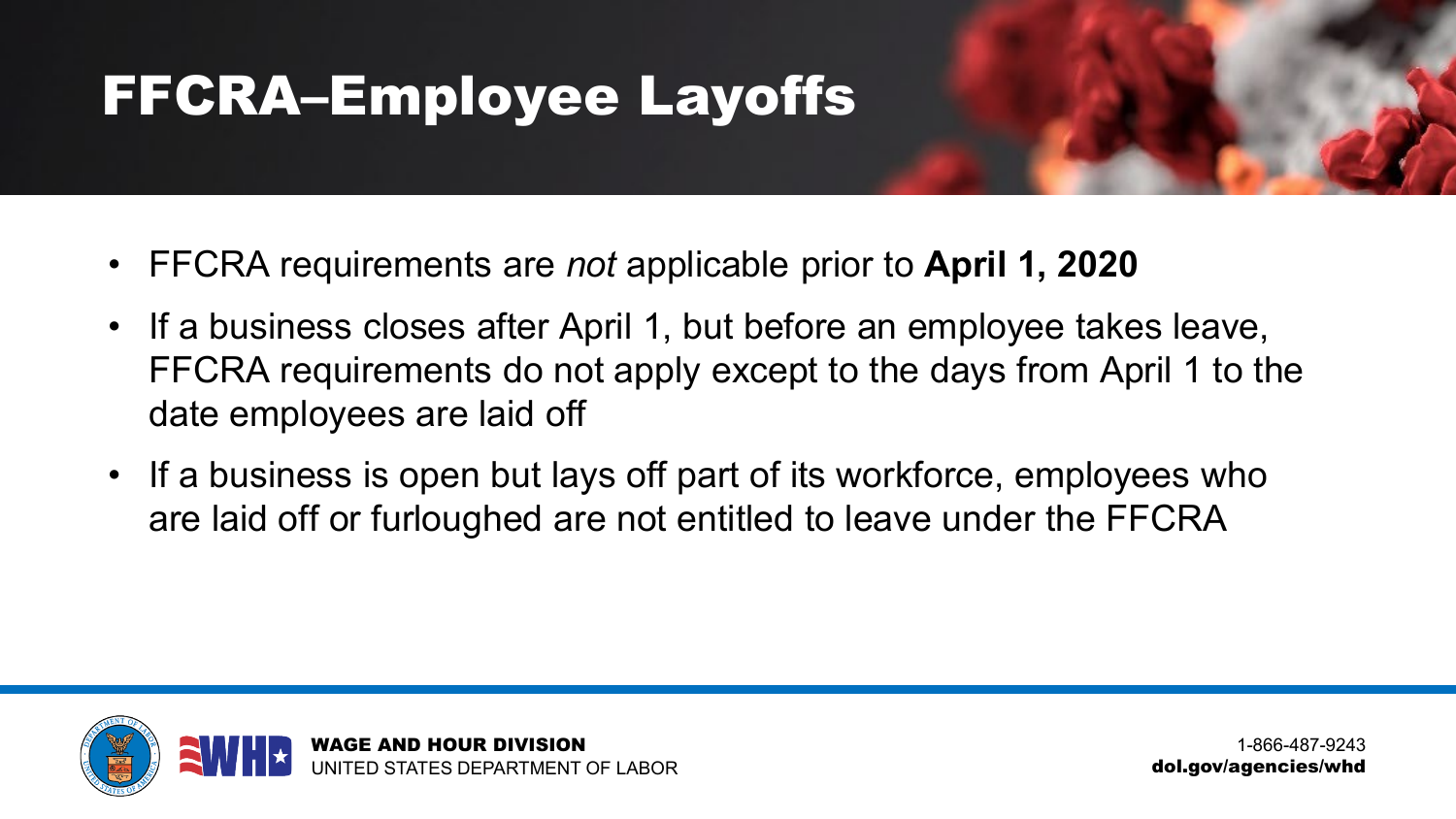# Emergency Paid Sick Leave Act (EPSLA)

Under the FFCRA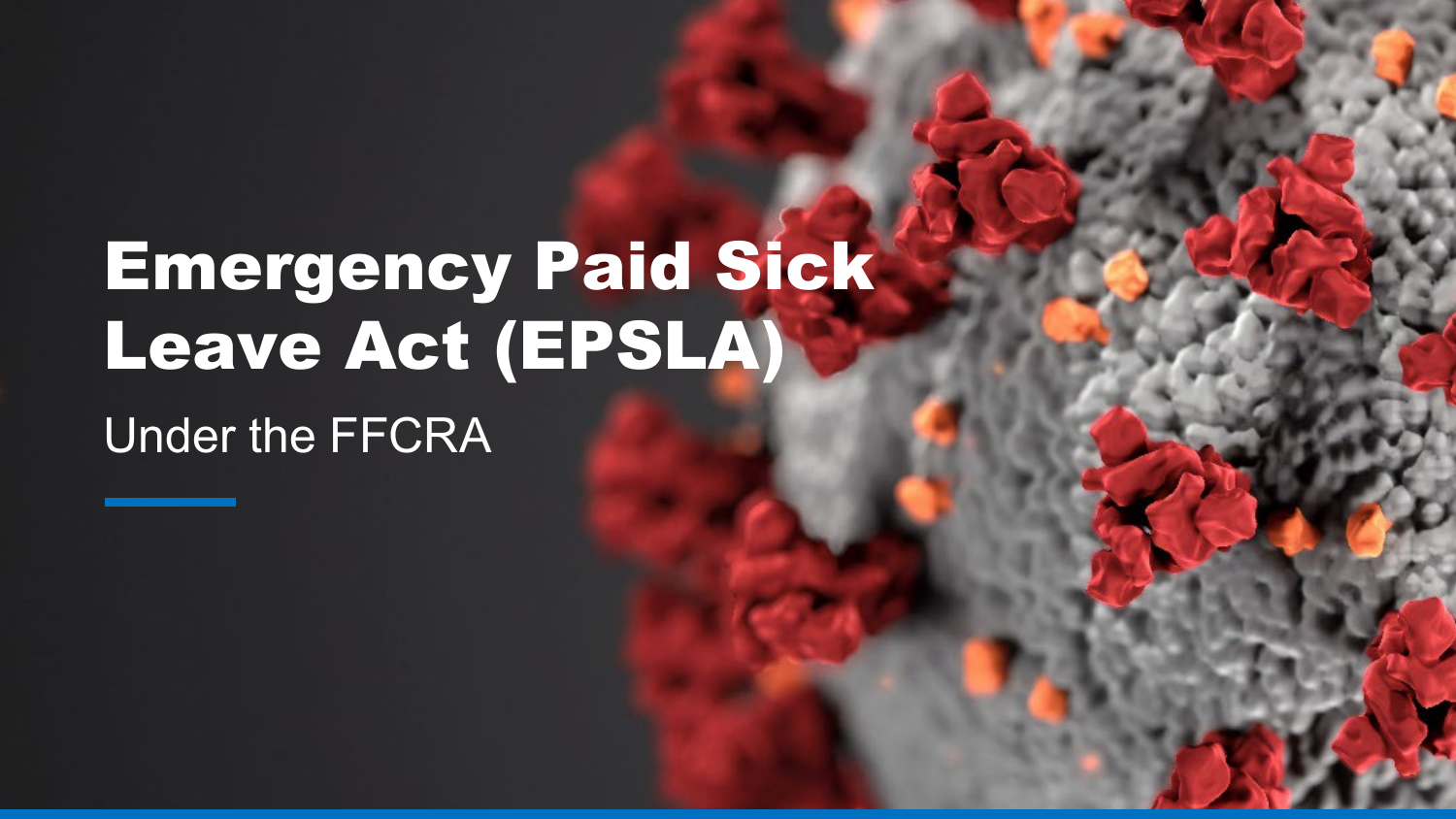### Emergency Paid Sick Leave Act (EPSLA)

#### **Benefit Basics:**

- Six qualifying COVID-19 related reasons for job-protected leave
- During leave, continuation of health insurance
- Entitlement to paid sick leave over a 2-week period
	- Full-time employees, based on their schedule, up to 80 hours
	- Part-time employees, hours based on their schedule

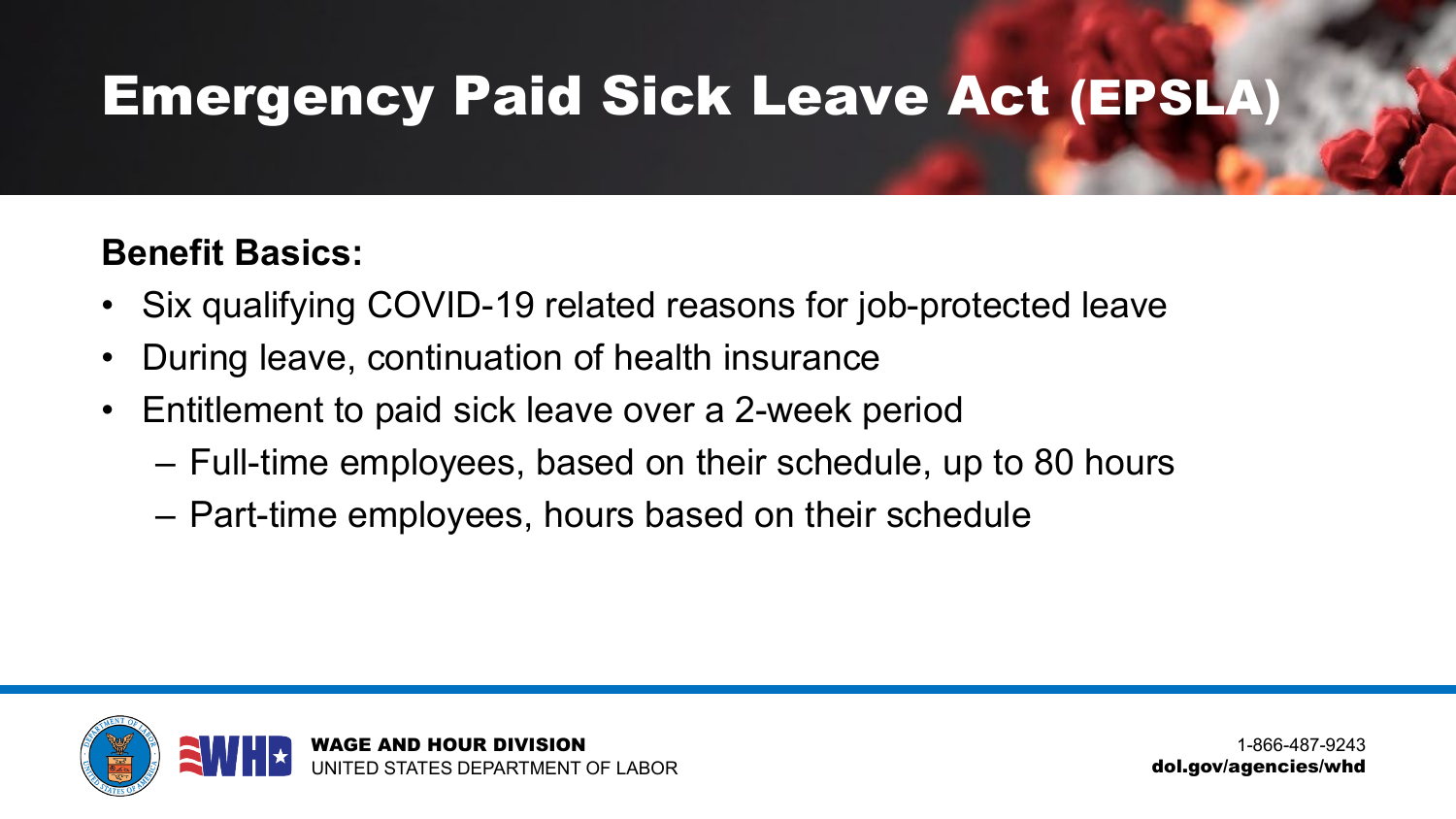# EPSLA–Employee Eligibility

- All employees who work for covered employers are eligible
- Covered employers
	- Private sector employer with fewer than 500 employees
	- Public sector employers
		- All federal employees are generally eligible for EPSLA leave; however, OMB has authority to exclude certain federal employees

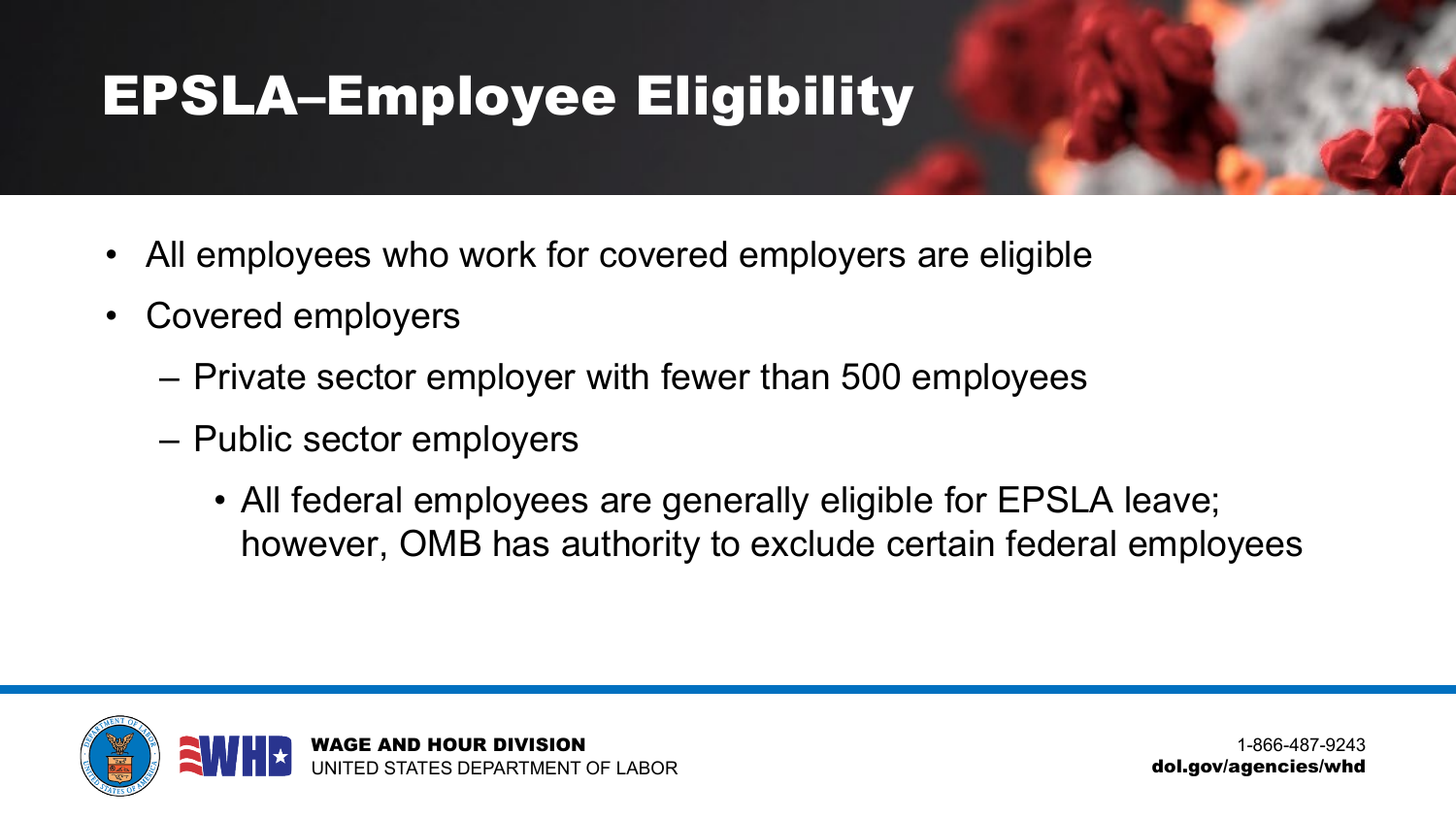# EPSLA–Qualifying Reasons for Leave (Reasons 1–3)

**An employee is entitled to take leave under the EPSLA if the employee is unable to work or telework because the employee:**

- 1) Is subject to a federal, state, or local quarantine or isolation order related to COVID-19,
- 2) Has been advised by a health care provider to self-quarantine due to concerns related to COVID-19,
- 3) Is experiencing COVID-19 symptoms and seeking a medical diagnosis,

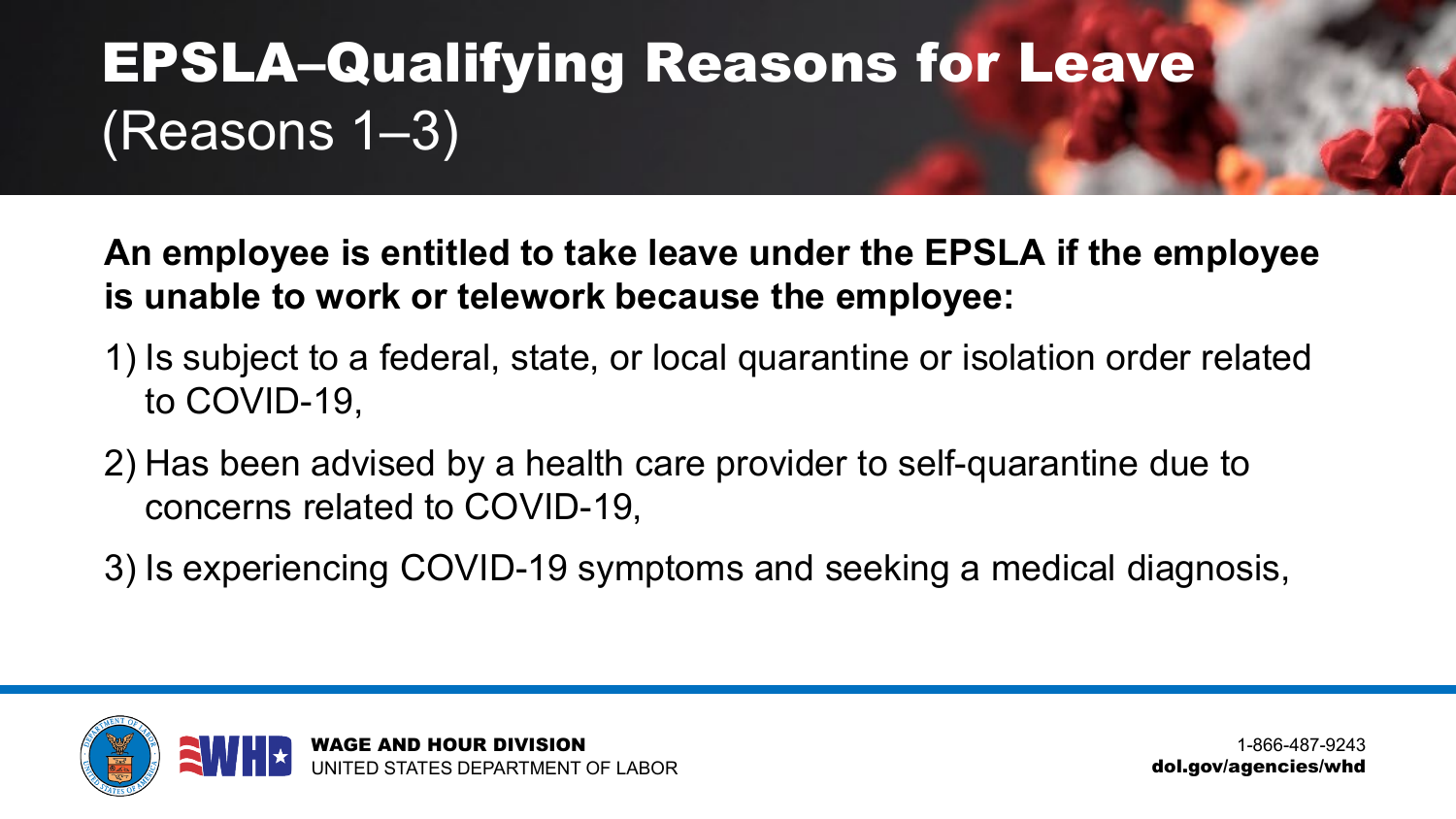# EPSLA–Qualifying Reasons for Leave (Reasons 4–6)

*(Continued)* **An employee is entitled to take leave under the EPSLA if the employee is unable to work or telework because the employee:**

- 4) Is caring for an individual subject to a federal, state, or local quarantine or isolation order related to COVID-19, or who has been advised by a health care provider to selfquarantine due to concerns related to COVID-19,
- **5) Is caring for his or her child whose school or place of care is closed (or child provider is unavailable) due to COVID-19 precautions, or**
- 6) Is experiencing any other substantially-similar condition specified by the U.S. Department of Health and Human Services

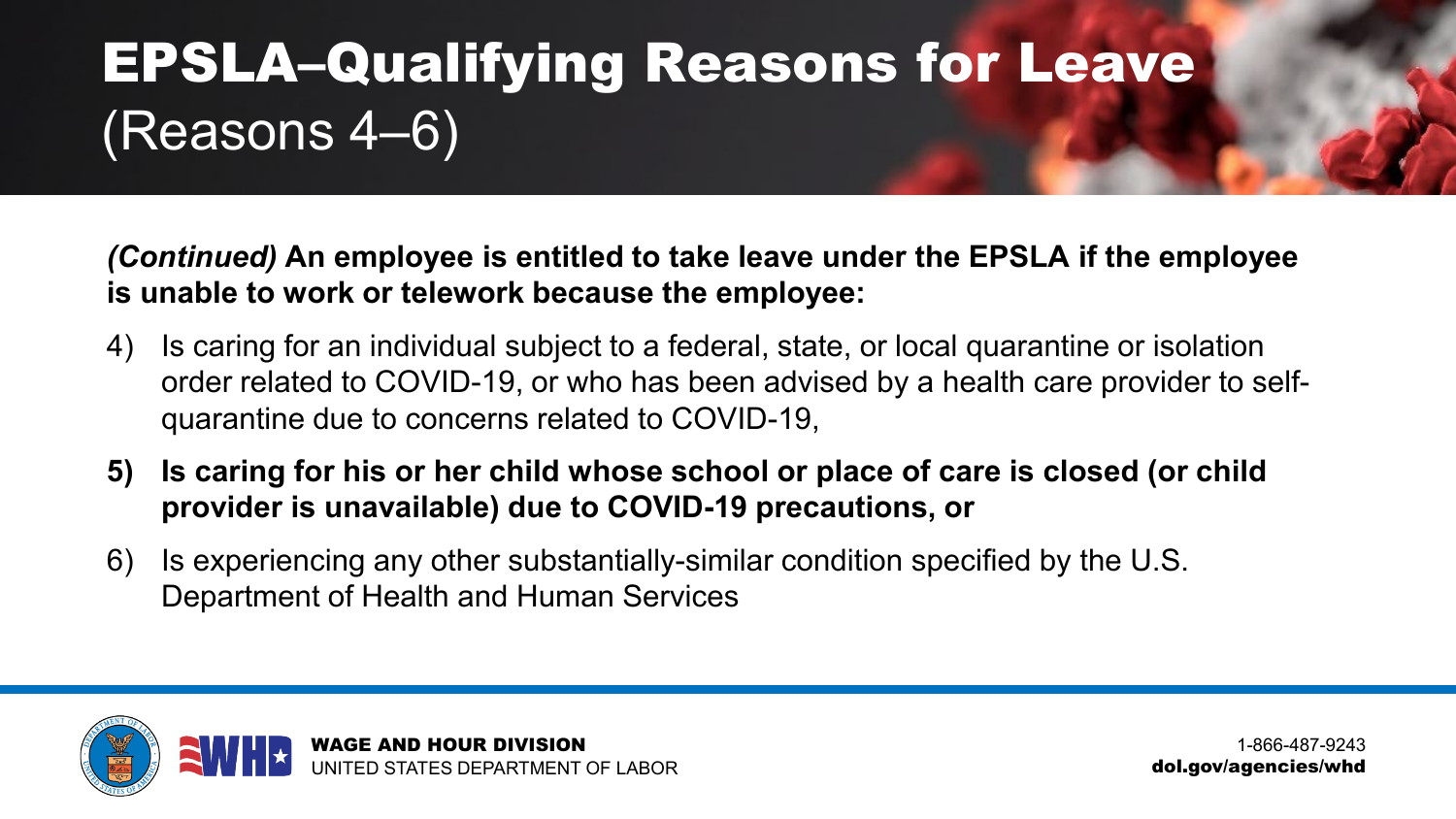### EPSLA–Duration of Leave

#### Two-week period:

- Full-time employees may use up to 80 hours
- Part-time employees may use a number of hours equal to the number of hours they work, on average, over a 2-week period

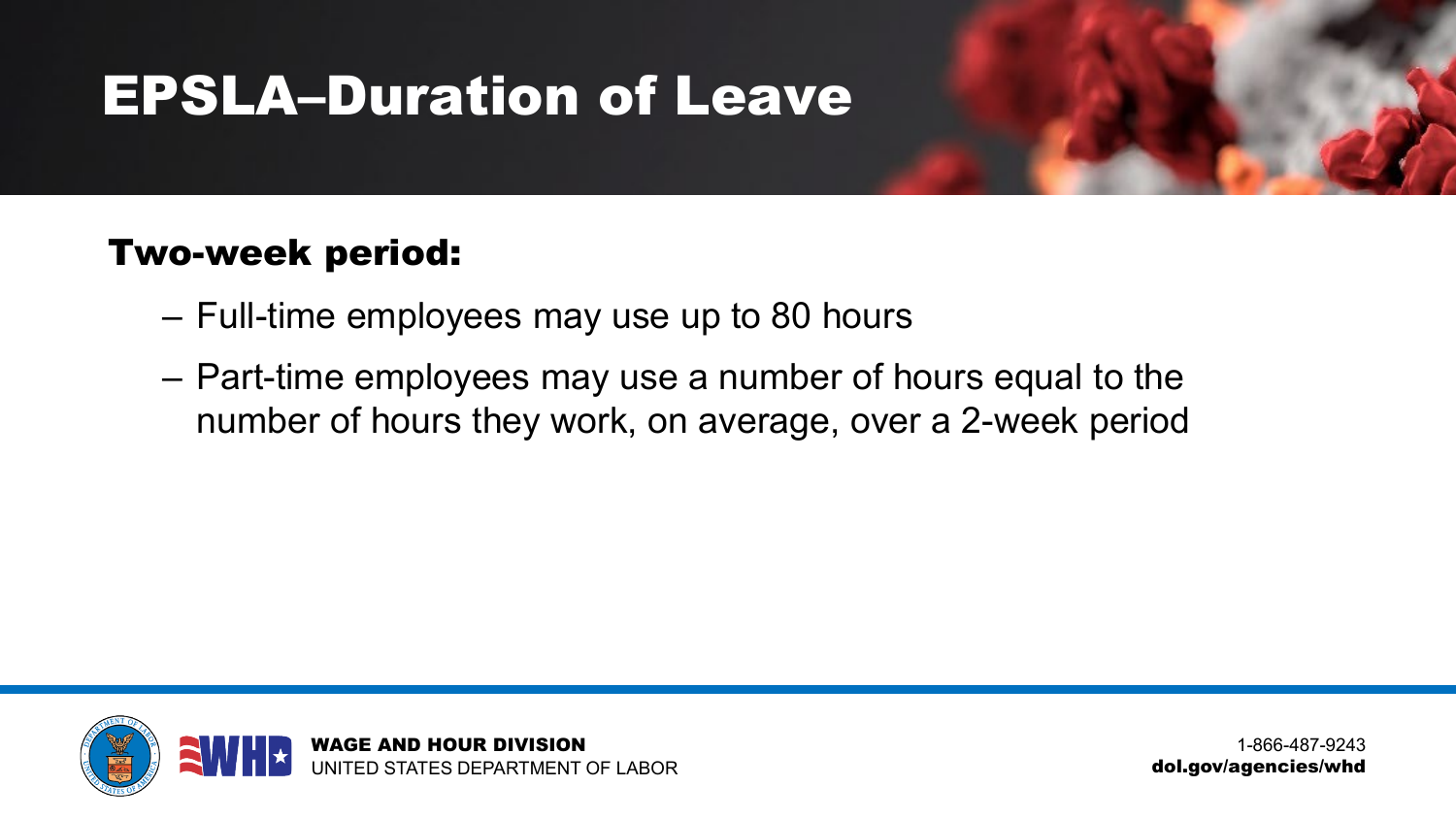### EPSLA–Required Rate of Pay

The applicable rate of pay is the **highest applicable wage rate**, either the:

- Employee's regular rate of pay,
- FLSA minimum wage, or
- Highest applicable state or municipal minimum wage

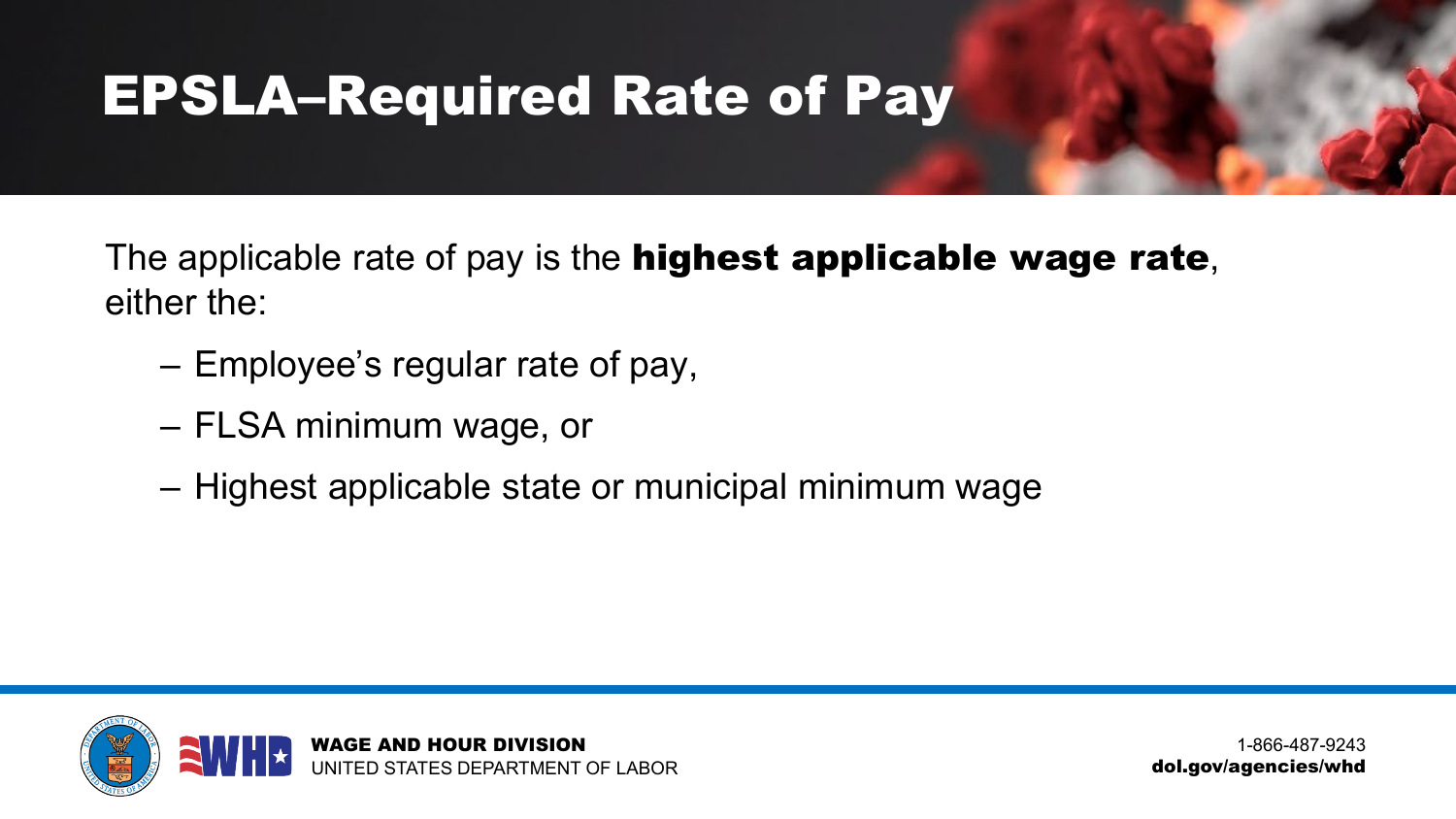# EPSLA–Paid Leave, 100% Calculation (Reasons 1–3)

- The employee is due **100%** the required rate of pay for leave hours taken because the employee:
	- Is subject to a federal, state, or local quarantine or isolation order related to COVID-19,
	- Has been advised by a health care provider to self-quarantine related to COVID-19, or
	- Is experiencing COVID-19 symptoms and is seeking a medical diagnosis
- Total pay capped at \$511 per day or \$5,110 in total

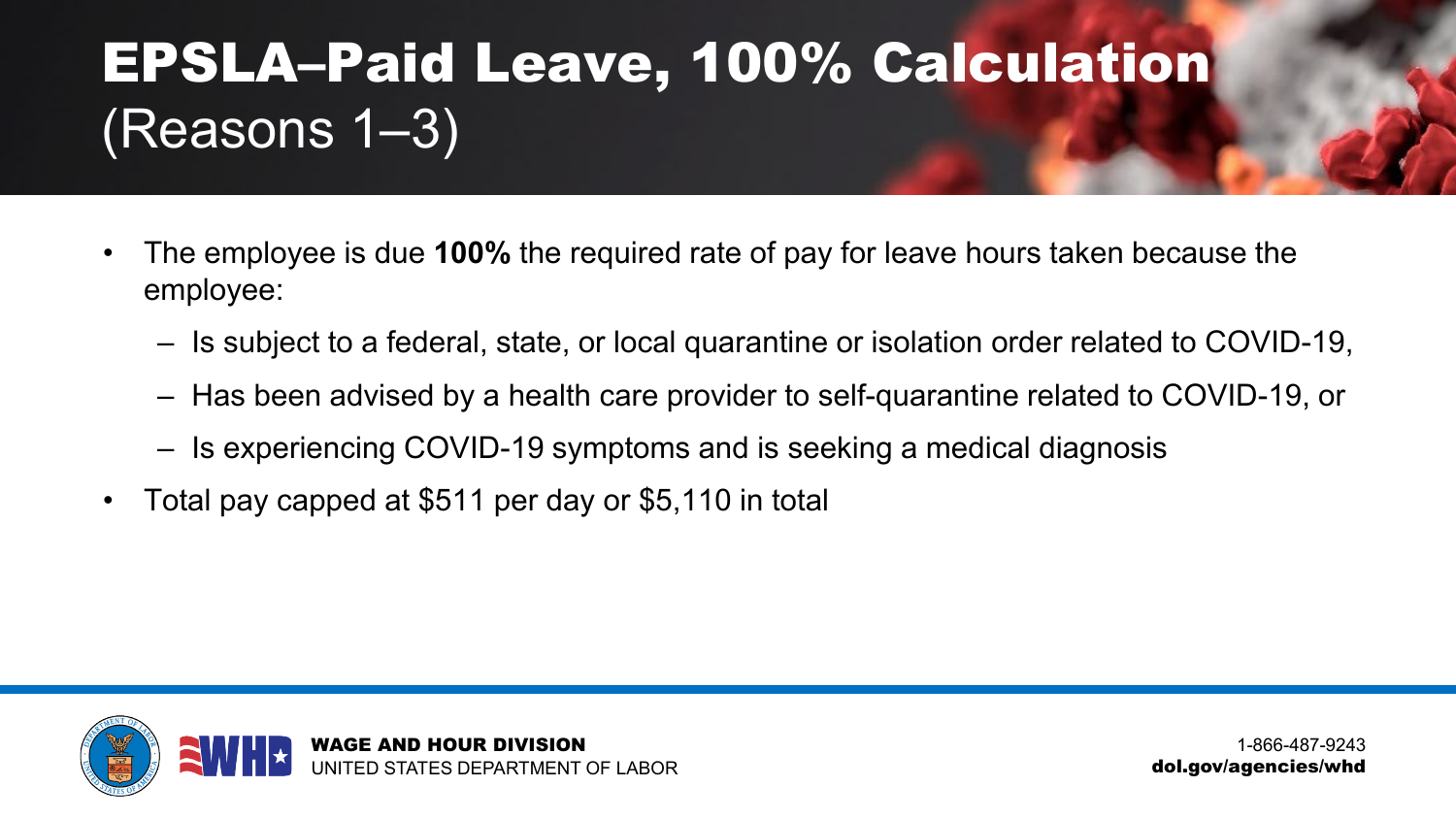# EPSLA–Paid Leave, Two-Thirds Calculation (Reasons 4 - 6)

- The employee is due two-thirds of the required rate of pay for leave hours taken because the employee:
	- Is caring for an individual subject to a federal, state, or local quarantine or isolation order related to COVID-19,
	- Is caring for his or her child whose school or place of care is closed (or child care provider is unavailable) due to COVID-19 related reasons, or
	- Is experiencing any other substantially-similar condition specified by the U.S. Department of Health and Human Services.
- Total pay capped at \$200 per day or \$2,000 in total

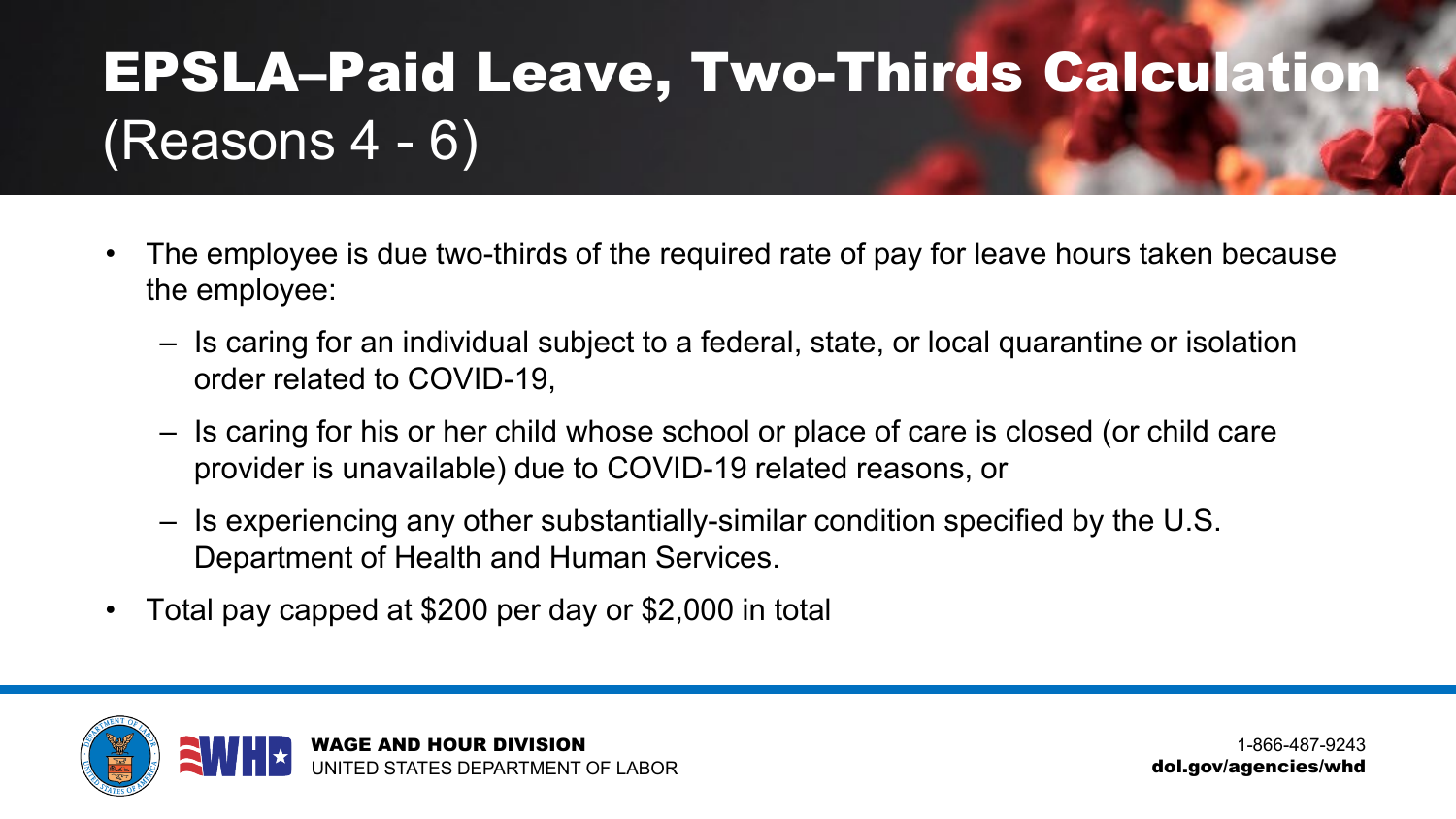# Emergency Family and Medical Leave Expansion Act (EFMLEA)

Under the FFCRA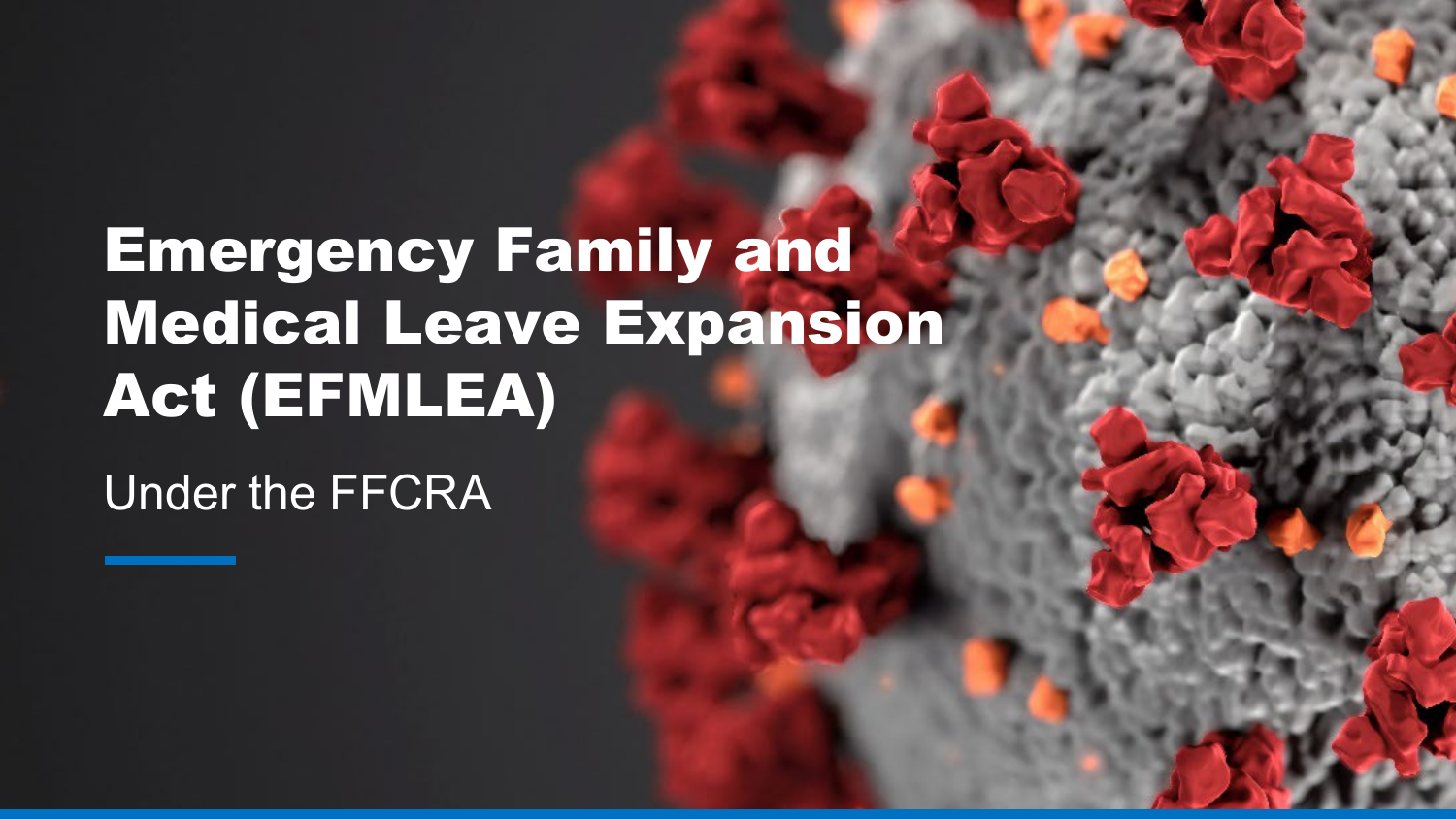# Emergency Family and Medical Leave Expansion Act (EFMLEA)

### Benefit Basics:

- Employee can only use EFMLEA leave to care for his or her son or daughter whose school or place of care is closed (or child care provider is unavailable) due to COVID-19 related reasons
- Up to 12 workweeks of job-protected leave, with continuation of health insurance
- Initial 2 weeks unpaid
- Remaining 10 weeks paid at two-thirds the employee's regular rate of pay

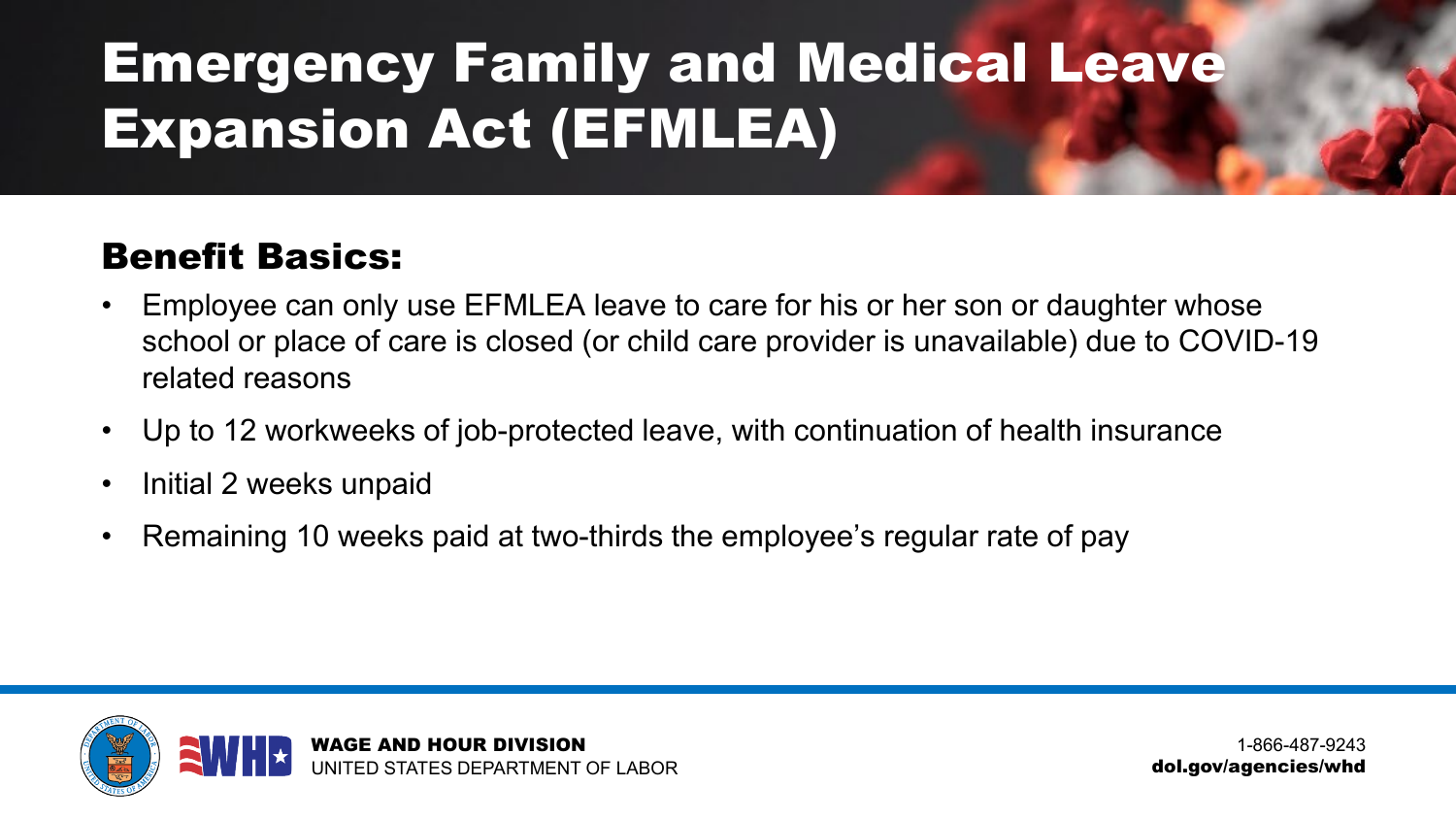## EFMLEA–Employee Eligibility

All employees, including full-time and part-time employees, of covered employers are eligible for EFMLEA if they have been employed by their employer **for at least 30 calendar days**.

- Reminders:
	- Private sector employers, including not for profit employers, are covered if they employ fewer than 500 employees
	- Public agencies are covered regardless of the number of employees they employ
		- Federal employee eligibility notes employees under Title I of the FMLA are eligible under EFMLEA; OMB has authority to exclude certain federal employees

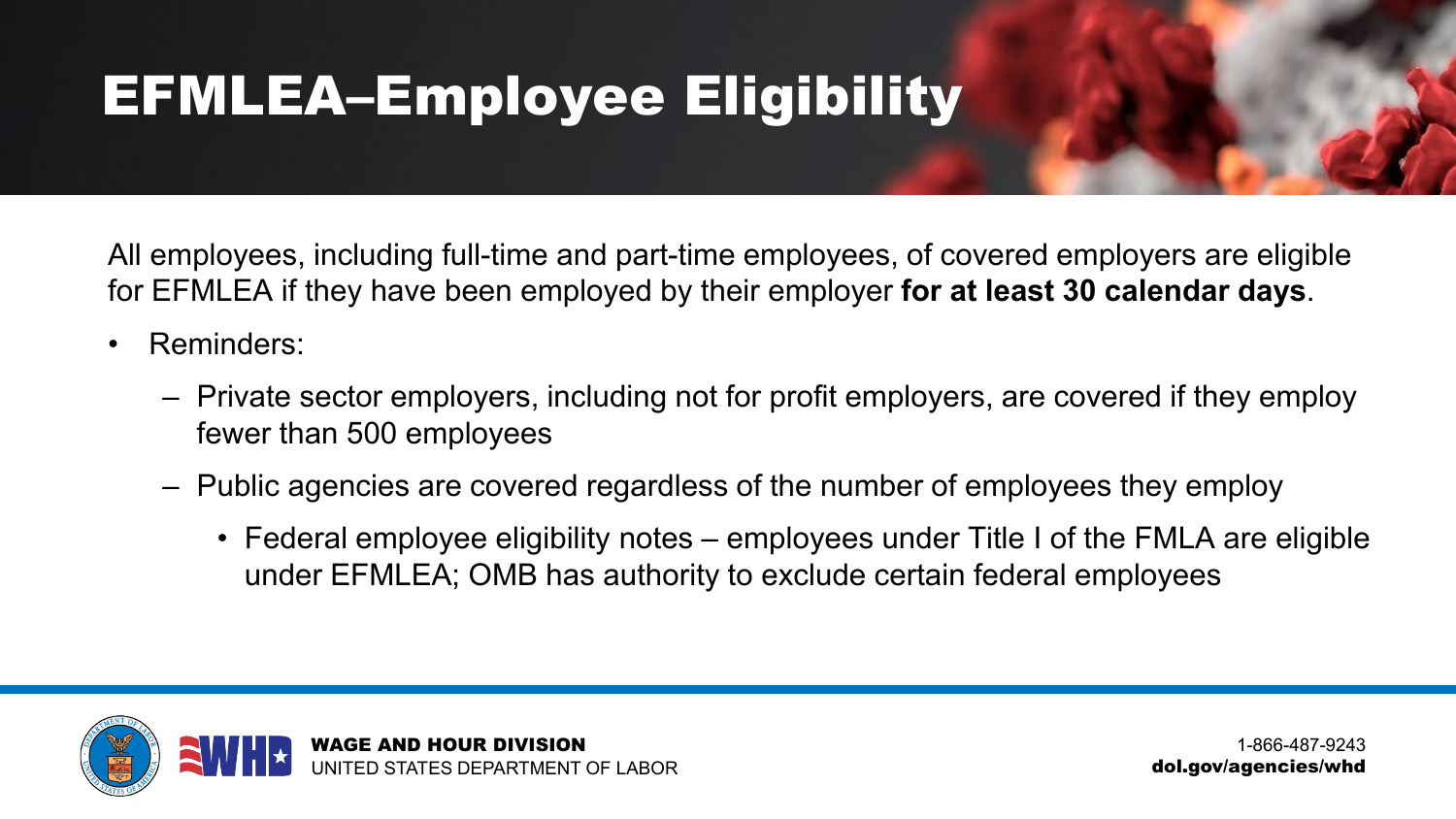### EFMLEA–Qualifying Reason for Leave

#### There is only one qualifying reason for leave under the EFMLEA:

**Employee leave to care for his or her child whose school or childcare provider is closed or unavailable for reasons related to COVID-19.**

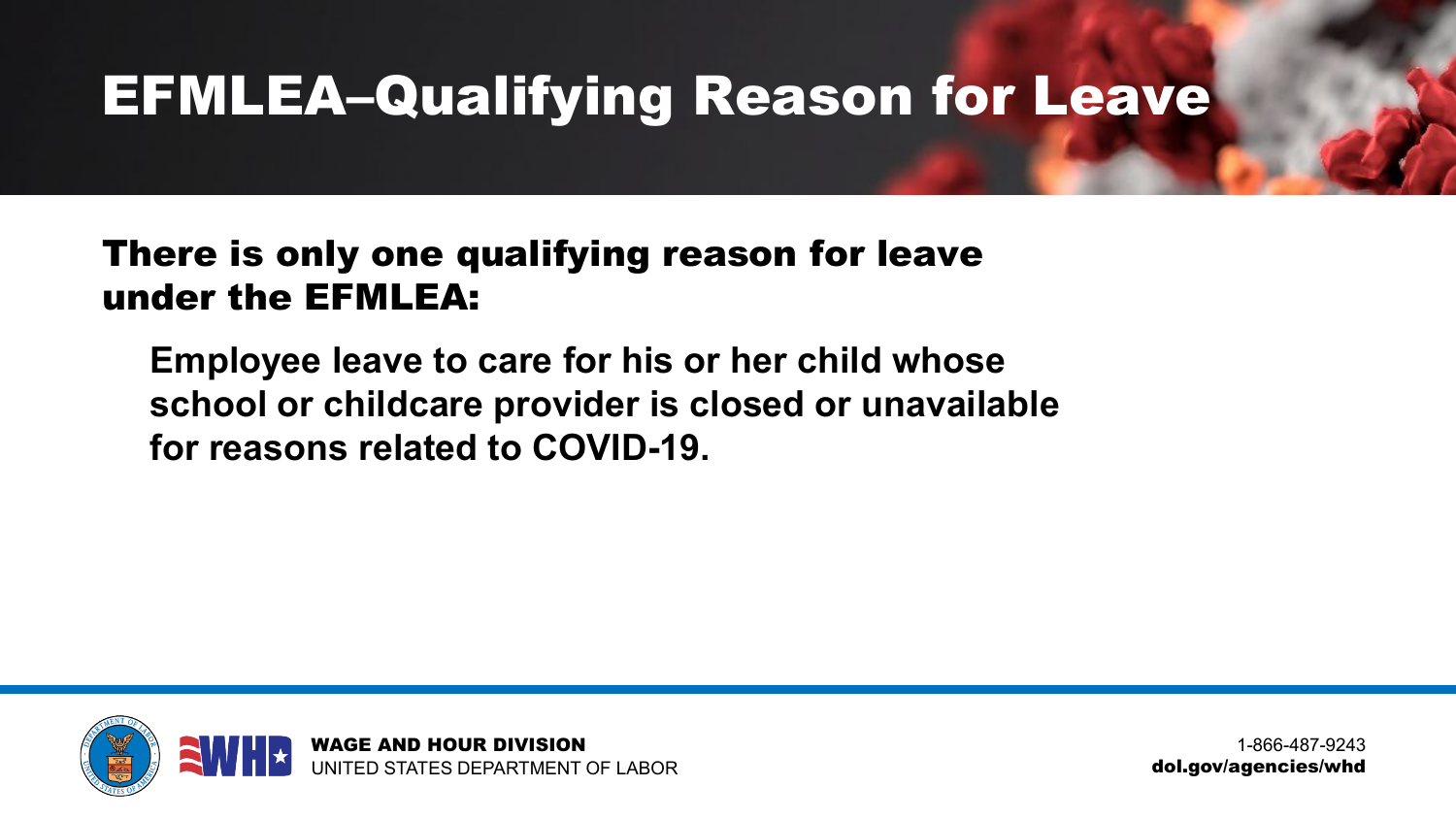### EFMLEA–Unpaid and Paid Leave Periods

- Initial two weeks of EFMLEA leave is "unpaid"
	- Employee may choose to use paid sick leave under the EPSLA, or accrued paid time under their employer benefits package, at the same time as unpaid EFMLEA leave
- Up to 10 weeks paid leave available
	- Hours of leave are paid at two-thirds the employee's regular rate of pay
	- Employer does not have to pay more than \$200 a day or \$10,000 total under EFMLEA

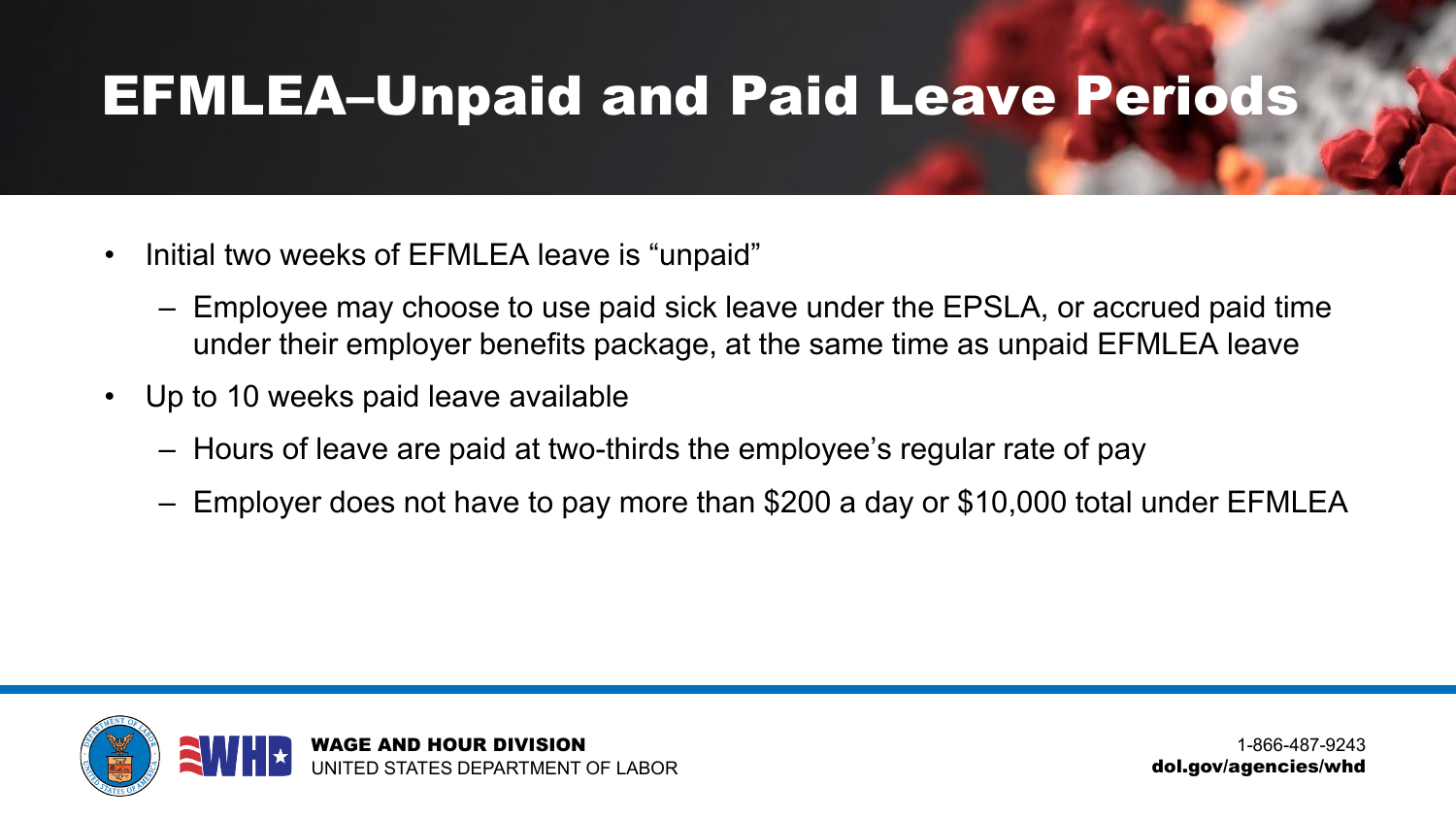### EFMLEA Leave–Interaction with the FMLA

This is a new leave reason under the FMLA, *not more weeks*

– An employee who has already used 12 weeks of leave under the FMLA is not able to use EFMLEA leave

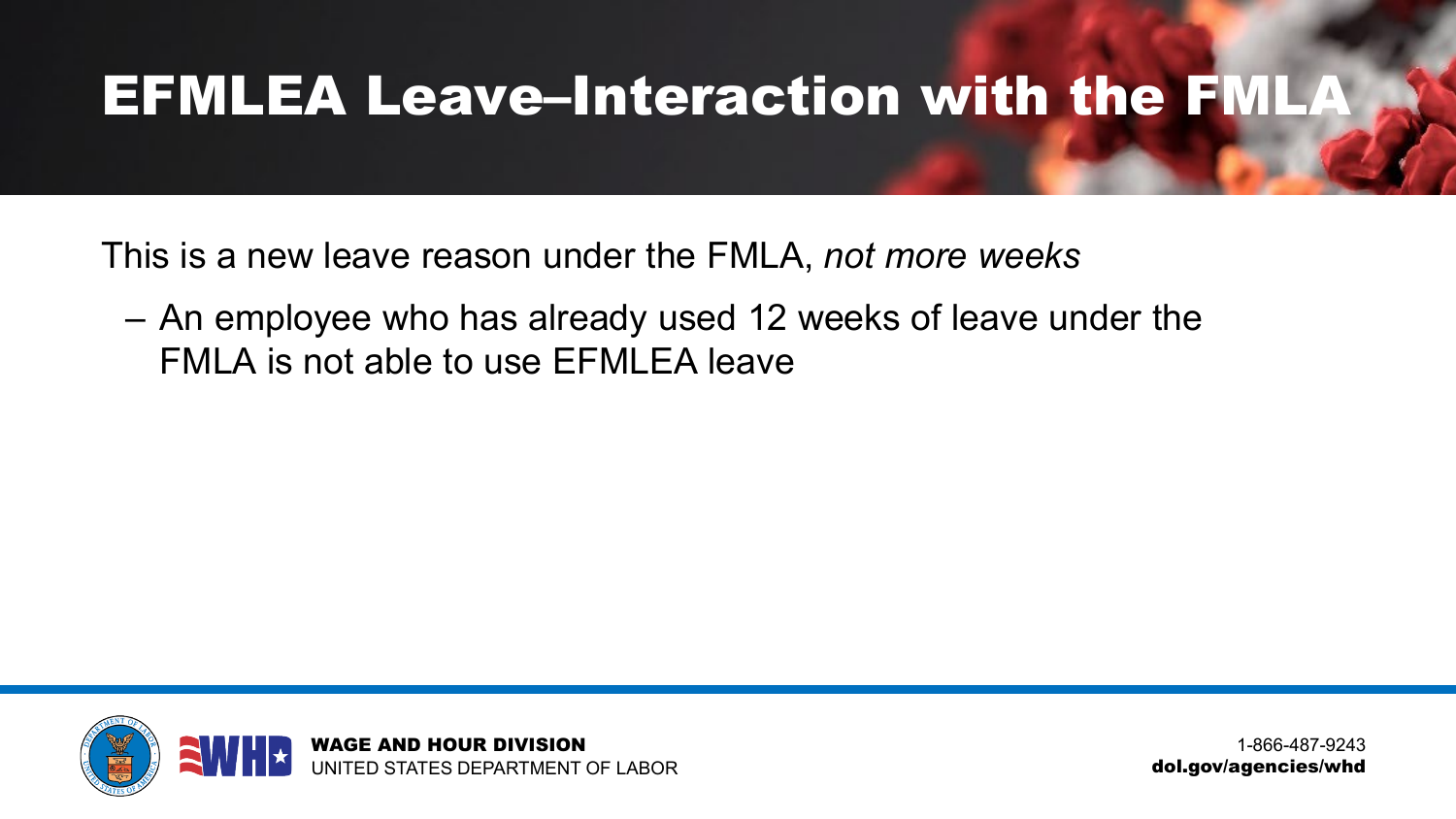# Temporary Non-Enforcement Period Applicable to the FFCRA

- The Department of Labor (DOL) will not bring enforcement actions against public or private employer for violations occurring within 30 days of the enactment of the FFCRA
	- March 18–April 17, 2020
- Provided an employer found to have violated the FFCRA acts "reasonably" and "in good faith"
	- Remedies any violations
	- Violations were not "willful"
	- DOL receive a written communication form the employer to comply with the Act in the future